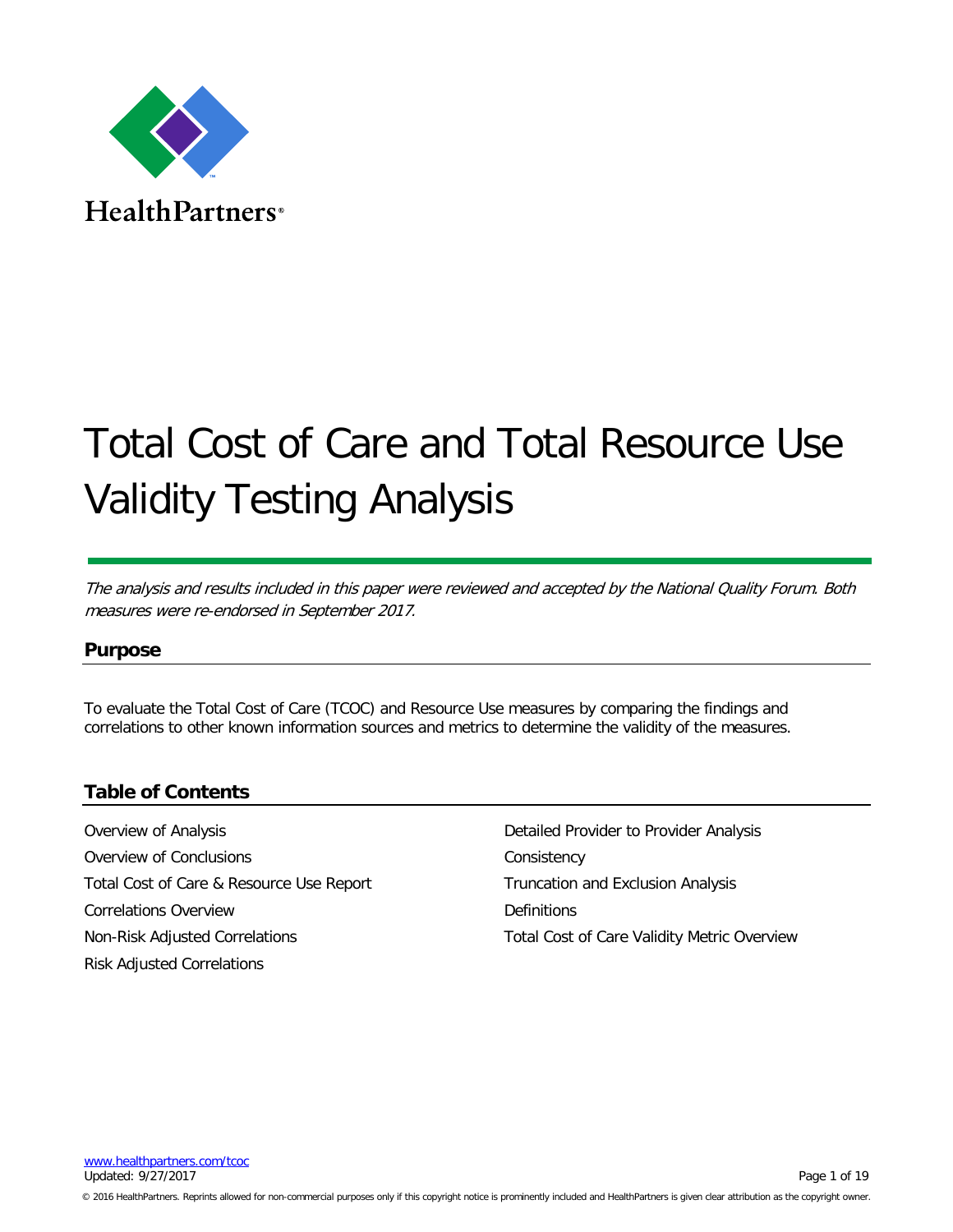

#### <span id="page-1-0"></span>**Overview of Analysis**

The Total Cost of Care and Resource Use are measures of a provider's risk adjusted cost and resource use effectiveness at managing their primary care attributed population across the care continuum. This analysis compares known utilization and cost variations to the variations seen in the measures in order to evaluate the validity of the measures.

The Total Cost of Care and Resource Use measures were applied to HealthPartners primary care providers as per the specifications of the measures. Additional standard utilization metrics were also applied to the underlying data in the non-risk adjusted and risk adjusted forms. The total cost index (TCI) and total resource use index (RUI) findings are compared by provider group to the non-risk adjusted and risk adjusted utilization metrics to determine the correctness of conclusions.

#### **Methodology**

The Total Cost of Care and Resource Use measures should differentiate between providers based on the cost per member and/or consumption of resources per member given all other factors are equal. The ACG adjustment controls for variations in the illness burden of the patients and the peer grouping controls for various patient demographics, provider types and types of product. The remaining factors reflect what the provider can control.

The Total Cost of Care and Resource Use measures should show various strengths of correlations to known utilization metrics. These correlation strengths will depend upon how fully encompassing the utilization metric is within the component being measured and whether the metrics are risk adjusted. For example the admit count utilization measure should be highly correlated to the inpatient resource use as the only factor not accounted for in the admit count measure is intensity (aka: level of treatment). When risk adjustment is applied the correlation will be reduced as the illness burden variation is removed.

The Total Cost of Care and Resource Use measures are designed to evaluate the entire patient and/or provider. Since a person centered measure does not currently exist, the utilization metrics are being used as a proxy to evaluate the correctness and accuracy of the conclusions drawn by the Total Cost of Care and Resource Use measures. These comparisons and correlations should be considered as directional and are not absolute. The utilization metrics do not measure intensity or cost per unit and are targeted to measure a specific service therefore the correlations to the Total Cost of Care and Resource Use need interpretation as high correlation are not always the ultimate goal or the expected result.

#### **Analysis Overview**

- The Pearson correlation coefficients are calculated at the network level between provider groups. In general, the correlation coefficient is an indicator of the level of connection or influence two measures have on each another.
- The correlation coefficient scores range from negative one to positive one, with the closer to either value indicating the more influence or connection and the close to zero indicating no influence.
- When the correlation is positive both values move in the same direction and when the correlation is negative the values move in the opposite direction.
	- o Positive correlation example: the more professional Evaluation & Management (E&M) visits that are incurred, the more professional total spend is accumulated. In this case the correlation coefficient is expected to be between 0.6 and 0.8 as E&M visits drive a significant proportion of the professional costs.
- Network Overview Non-Risk Adjusted Metrics
	- o Correlations between the ACG score and the non-risk adjusted cost per member per month (PMPM) and Total Care Relative Resource Values (TCRRV) PMPM.

[www.healthpartners.com/tcoc](http://www.healthpartners.com/tcoc) Updated: 9/27/2017 Page 2 of 19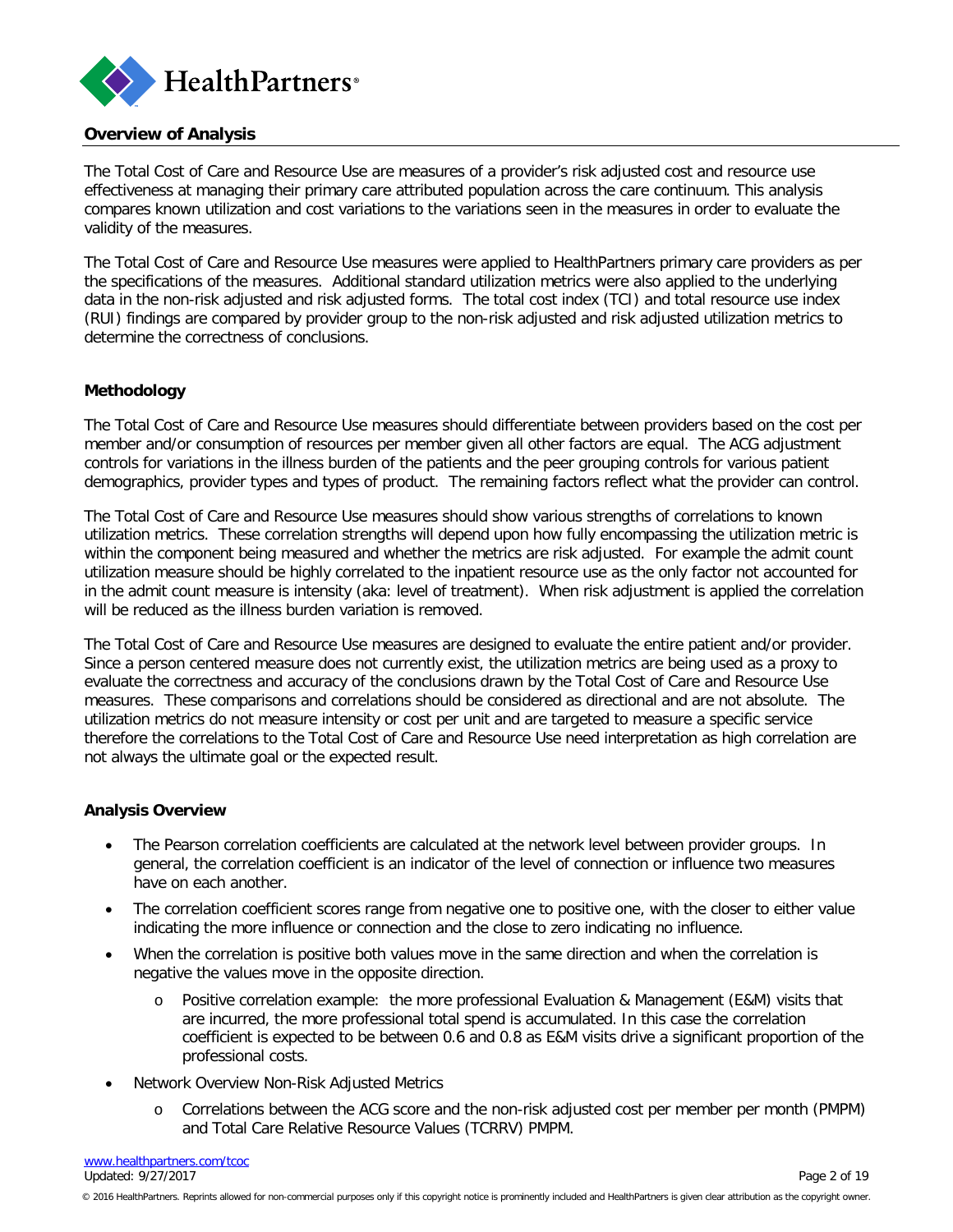

- o Correlations between known utilization metrics and the ACG risk score and the non-risk adjusted cost PMPM and TCRRV PMPM.
- o Correlations between known utilization metrics within specific places of service and the non-risk adjusted cost PMPM and TCRRV PMPM for the corresponding places of service.
- Network Overview Risk Adjusted Metrics
	- o Correlations between the ACG score and the Total Cost Index (TCI) and Resource Use Index (RUI).
	- o Correlations between known utilization metrics and the overall TCI and RUI.
	- o Correlations between known utilization metrics within specific places of service and the TCI and RUI for the corresponding places of service; however, Rx only has a TCI as there is minimal price variation between providers for pharmacy services.

#### **Member Population**

- Members age  $1 64$  included (babies  $< 1$  and members age  $65 +$  are excluded).
- Members are included if they are enrolled for a minimum of 9 months during the 12 month claims window.
- Commercial products only.
- Attributed members only.
- A member is assigned to the provider group that provides the largest percentage of the primary care office visits.
- In the event of a tie, the provider group with the most recent visit is attributed the member.
- Members that do not have a primary care office visit are excluded from attribution and TCOC.
- Primary Care Providers with more than 600 members that meet the above criteria.

#### **Network Overview**

- HealthPartners primary care network consists of 66 individual provider groups that have 850 clinic sites.
- The total membership of the primary care attributed network is over 470,000 members in 2015.
- Provider group size vary from 600 to a few large systems with 40,000+ members.

#### **Metrics**

- Total Cost Index TCI: a provider's ACG risk adjusted total cost per member per month divided by the network average ACG risk adjusted total cost per member per month.
- Total Care Relative Resource Use Value Index RUI: a provider's ACG risk adjusted total resource use per member per month divided by the network average ACG risk adjusted total resource use per member per month.
	- o The Total Care Relative Resource Use Values (TCRRVs) place a relative value unit on all health care services and are the basis of the resource use index (see TCRRV documentation on [www.healthpartners.com/tcoc\)](https://www.healthpartners.com/ucm/groups/public/@hp/@public/documents/documents/cntrb_039627.pdf).
- Price Index PI: a natural byproduct of the TCI and RUI. By definition the only variance between the TCI and RUI is that RUI is void of price.
- Each of these measures is repeated for the four major places of service, inpatient, outpatient, professional and pharmacy.
- Utilization metric indices are counts of distinct services compared to the peer group average.

[www.healthpartners.com/tcoc](http://www.healthpartners.com/tcoc) Updated: 9/27/2017 Page 3 of 19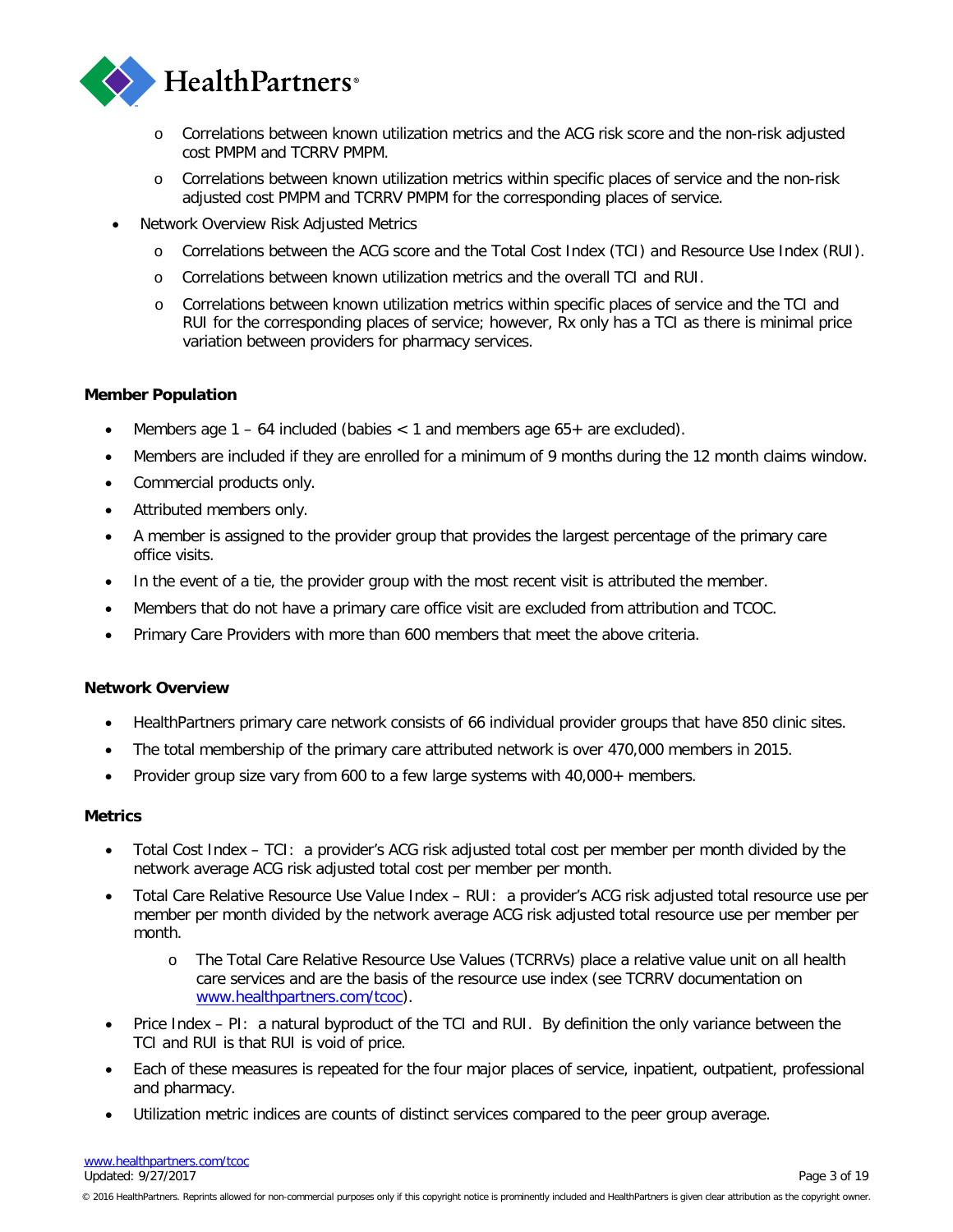

o These utilization metrics are risk adjusted through the ACG methodology, which is accomplished by creating expected value by age, gender, and ACG cell.

## <span id="page-3-0"></span>**Conclusions**

Validity of Measure Components - Non-Risk Adjusted Correlations

- The Total Cost of Care and the Resource Use measures accurately and consistently identified providers that are low or high performers with conclusions supported by known utilization measures.
- There are high correlations between non-risk adjusted PMPM, ACG score and non-risk adjusted TCRRVs which indicate they are all good measure of resources.
- The ACGs, non-risk adjusted PMPMs, and non-risk adjusted TCRRVs have similar correlations to all utilization metrics which indicates the TCRRVs are performing as expected and are a solid measure of resources.

Validity of TCOC and Resource Use Measures - Risk-Adjusted Correlations

- Both overall Price and Total Resource Use are highly correlated with TCI as expected.
- The indexed Total Cost of Care and Total Resource Use measure scores both have a high correlation to a risk adjusted composite utilization index score, which was developed as a proxy to measure total resource consumption (see [RUI vs. Risk adjusted Composite Utilization](#page-6-1) Index section).
- The Total Cost of Care and Resource Use measures differentiate between provider groups accurately as supported by the risk adjusted service utilization metrics, resource use and price measures displayed in Appendix B. (see [Detailed Provider to Provider Analysis](#page-7-0) section and [Appendix B\)](#page-15-0). A High to Low Provider Contrast Analysis supports this finding and can be found on page 9.

#### <span id="page-3-1"></span>**Total Cost of Care & Resource Use Report**

Please refer to **Appendix A** for a full list of provider groups included in the evaluation. The table below provides the first five groups as a frame of reference and shows each provider group has an ACG score, Total Cost Index (TCI), Price Index, and a Resource Use Index and each of these are relative to the network total. The red line on the table in Appendix A divides providers between above and below the average TCI (1.00). There are also utilization metrics described in the Metric Overview section that are calculated for each provider group that are shown later in the analysis.

#### **Primary Care Provider Network Overview – Example Table**

Commercial, Continuously Enrolled, Excluding Babies and 65+ Dates of Service within each Year Indexed to the Network Average

|                       | <b>Average ACG Score</b>  |      |      | TCI                   |      |      | <b>Price Index</b>    |      |      | <b>Resource Use Index</b> |      |      |
|-----------------------|---------------------------|------|------|-----------------------|------|------|-----------------------|------|------|---------------------------|------|------|
| <b>Provider Group</b> | 2013                      | 2014 | 2015 | 2013                  | 2014 | 2015 | 2013                  | 2014 | 2015 | 2013                      | 2014 | 2015 |
| Provider 1            | 1.11                      | 1.09 | L.O9 | 0.87                  | 0.84 | 0.84 | 0.89                  | 0.91 | 0.89 | 0.98                      | 0.93 | 0.93 |
| Provider 2            | $\widetilde{\phantom{m}}$ | 1.18 | L.04 | $\tilde{\phantom{a}}$ | 0.88 | 0.84 | $\tilde{\phantom{a}}$ | 0.90 | 0.88 | $\widetilde{\phantom{m}}$ | 0.98 | 0.96 |
| Provider 3            | 0.85                      | 0.86 | 0.88 | 0.93                  | 0.86 | 0.85 | 0.95                  | 0.94 | 0.93 | 0.98                      | 0.91 | 0.92 |
| Provider 4            | 0.86                      | 0.91 | 0.89 | 0.82                  | 0.88 | 0.87 | 0.89                  | 0.89 | 0.90 | 0.92                      | 0.98 | 0.97 |
| Provider 5            | 1.27                      | 1.15 | l.12 | 0.93                  | 0.86 | 0.87 | 1.14                  | 1.11 | 1.06 | 0.81                      | 0.78 | 0.82 |

<sup>© 2016</sup> HealthPartners. Reprints allowed for non-commercial purposes only if this copyright notice is prominently included and HealthPartners is given clear attribution as the copyright owner.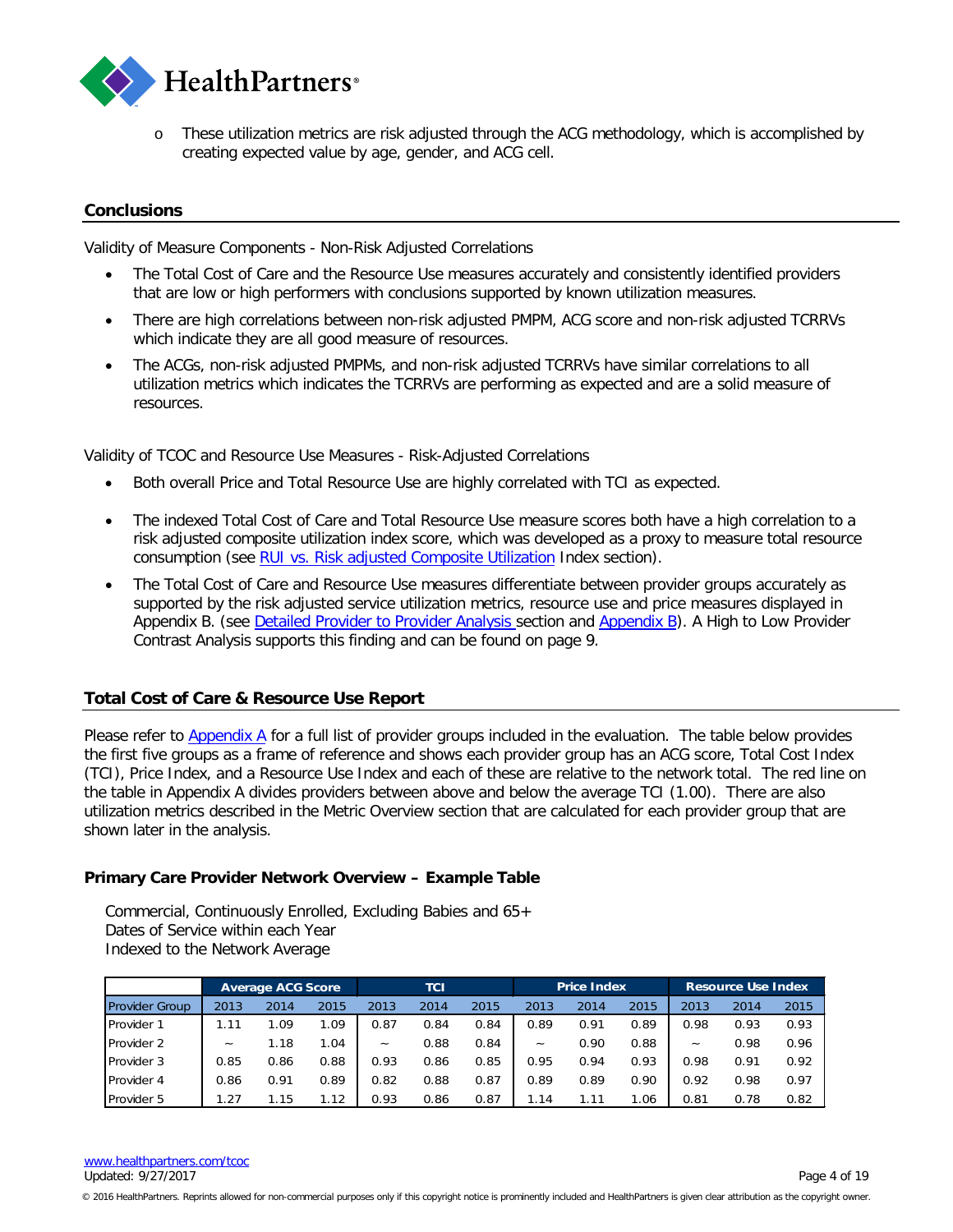

#### <span id="page-4-0"></span>**Correlations Overview**

## **Correlations Between ACG Score, Non-Risk Adjusted PMPMs, Non-Risk Adjusted TCRRVs, Risk Adjusted TCI, Price, and Risk Adjusted RUI**

Since ACGs are an industry standard risk adjustment tool that measures expected resource use there should be strong correlations between it and the Nonrisk adjusted PMPMs and Non-risk adjusted TCRRVs; however the TCRRV's correlation should be stronger as the Non-risk adjusted PMPMs are not a true unbiased measure of resources, as it is impacted by the unit cost of each of the providers within the analysis.

|                     | <b>Correlation Coefficient</b> |                           |  |  |  |  |  |  |
|---------------------|--------------------------------|---------------------------|--|--|--|--|--|--|
| <b>Metric</b>       | <b>ACG</b>                     | <b>Non-Risk Adj PMPMs</b> |  |  |  |  |  |  |
| Non-Risk Adj PMPM   | 0.62                           | 1.00                      |  |  |  |  |  |  |
| Non-Risk Adj TCRRVs | 0.88                           | 0.78                      |  |  |  |  |  |  |
| ACG Risk Adj TCI    | 0.03                           | 0.79                      |  |  |  |  |  |  |
| ACG Risk Adj RUI    | 0.14                           | 0.45                      |  |  |  |  |  |  |
| Price               | $-0.09$                        | 0.57                      |  |  |  |  |  |  |

- There is a high correlation between ACG score and the non-risk adjusted PMPM and TCRRVs which indicates that the non-risk adjusted PMPM and the non-risk adjusted TCRRVs are a good measure of resource use.
- There is a low correlation between ACG score and the risk adjusted TCI and RUI. This indicates that the risk score of a provider has no impact on a provider's ability to be a high performer.
- There is a lower correlation between the risk adjusted RUI and non-risk adjusted PMPMs than the risk adjusted TCI and non-risk adjusted PMPMs as the risk adjusted RUIs are not impacted by the cost per unit.
- There is a low correlation between price and ACG because ACGs measure expected resource use whereas price is not affected by the number or intensity of services received. Price on the other hand is solely based on the provider and their referral partner's per unit cost and since overall costs are influenced by that per unit cost, price is highly correlated with non-risk adjusted PMPMs.

#### <span id="page-4-1"></span>**Non-Risk Adjusted Correlations**

#### **Correlations Between the Non-Risk Adjusted Place of Service Metrics and Non-Risk Adjusted PMPMs & Non-Risk Adjusted TCRRVs**

There should be a correlation between the place of service utilization metrics and the non-risk adjusted PMPMs and TCRRVs of the corresponding place of service. The magnitude of the correlation is dependent upon the utilization metric's penetration within the place of service and the cost and/or resource intensity of the metric. The non-risk adjusted PMPMs correlation to the utilization metric will also be impacted by the unit cost of each of the providers within the analysis.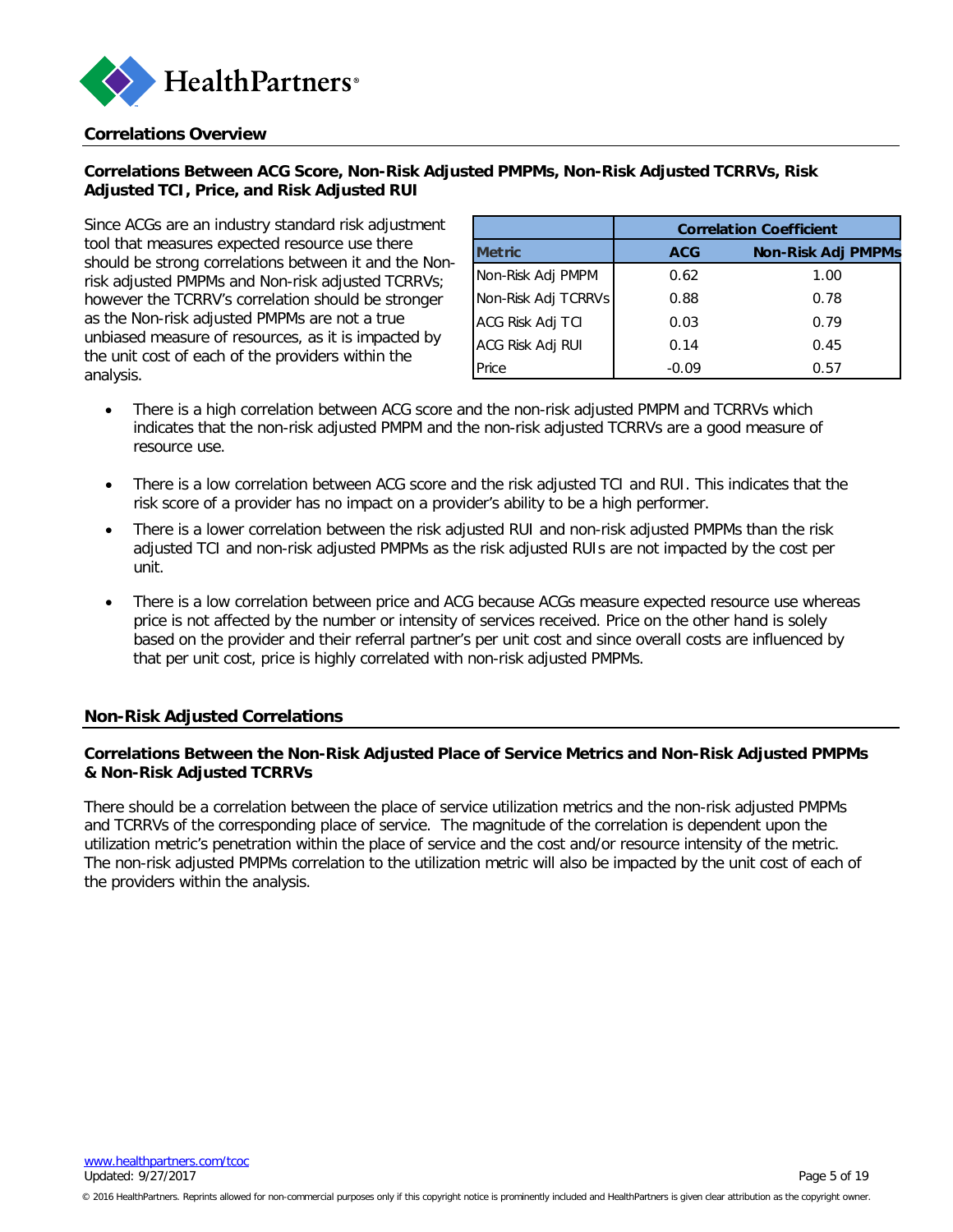

| Non-Risk Adjusted                        |                                                         | <b>Correlation Coefficient</b>                    |  |  |
|------------------------------------------|---------------------------------------------------------|---------------------------------------------------|--|--|
| <b>Service Category</b><br><b>Metric</b> | Non-Risk Adj<br><b>Service Category</b><br><b>PMPMs</b> | Non-Risk Adj<br>Service Category<br><b>TCRRVs</b> |  |  |
| Inpatient                                |                                                         |                                                   |  |  |
| Admits/1000                              | 0.67                                                    | 0.82                                              |  |  |
| Outpatient                               |                                                         |                                                   |  |  |
| ER/1000                                  | 0.67                                                    | 0.52                                              |  |  |
| OP Surgery/1000                          | 0.60                                                    | 0.68                                              |  |  |
| HighTech Rad/1000                        | 0.45                                                    | 0.67                                              |  |  |
| Professional                             |                                                         |                                                   |  |  |
| E&M/1000                                 | 0.63                                                    | 0.71                                              |  |  |
| Lab/Path/1000                            | 0.77                                                    | 0.83                                              |  |  |
| Std Rad/1000                             | 0.49                                                    | 0.72                                              |  |  |
| Pharmacy                                 |                                                         |                                                   |  |  |
| Rx/1000                                  | 0.73                                                    | 0.80                                              |  |  |

**Inpatient:** There should be and are strong correlations between the admit rate to the non-risk adjusted PMPMs and non-risk adjusted TCRRVs as the only two factors not measured by the admits are the intensity and unit cost of the services performed.

**Outpatient:** There should be and are moderate correlations between the ER, outpatient surgery, and high tech radiology rates to the non-risk adjusted PMPMs and non-risk adjusted TCRRVs as these three utilization metrics combine to encompass approximately 65% of the total outpatient spend.

**Professional:** There should be and are moderate correlations between the E&M visits, Lab/Path services, and standard radiology to the non-risk adjusted PMPMs and non-risk adjusted TCRRVs as they represent 45% of the professional spend, but are also good indicators of patients that consume

medical services.

**Pharmacy:** There should be and are strong correlations between the pharmacy prescribing rates to the non-risk adjusted PMPMs and non-risk adjusted TCRRVs as the only factor that is not accounted for in the Rx prescribing rate metric is the intensity of the drug prescribed. The intensity includes generic usage as well as the variation in cost between drugs.

#### **Correlations Between ACG Score, Non-Risk Adjusted PMPMs, and Non-Risk Adjusted TCRRVs to Non-Risk Adjusted Utilization Metrics**

Since the ACG score, non-risk adjusted PMPMs and non-risk adjusted TCRRVs are a measure of the consumption of health care services, there should be strong correlation between these values and known utilization metrics. These correlations will not be absolute as the utilization metrics encompass only a portion of the total member's experience. It is expected however that the non-risk adjusted TCRRVs, which is the underlying value that measures resource use, should have similar correlations to the non-risk adjusted PMPMs and ACG scores.

Composite Utilization: A utilization metric was created by weighting each of the underlying utilization metrics by the place of service percent of resources it represents of the total resources by each provider group.

Composite Utilization Metric by Provider Group =

| Inpatient  | (Admit Rate x Inpatient Resource Use %) +                                                     |
|------------|-----------------------------------------------------------------------------------------------|
| Outpatient | (Average (ER rate, OP Surg Rate, High Tech Rad Rate) x Outpatient Resource Use %) +           |
|            | Professional (Average (E&M rate, Lab/Path Rate, Std Rad) x Professional Resource Use $\%$ ) + |
| Pharmacy   | (Rx rate x Pharmacy Resource Use %)                                                           |

| Non-Risk Adjusted     |            | <b>Correlation Coefficient</b> |                               |
|-----------------------|------------|--------------------------------|-------------------------------|
| <b>Metric</b>         | <b>ACG</b> | Non-Risk Adj<br><b>PMPMs</b>   | Non-Risk Adj<br><b>TCRRVs</b> |
| Composite Utilization | 0.74       | 0.69                           | 0.87                          |

The non-risk adjusted resource composite is highly correlated with ACGs, non-risk adjusted PMPMs and non-risk adjusted TCRRVs.

[www.healthpartners.com/tcoc](http://www.healthpartners.com/tcoc) Updated: 9/27/2017 Page 6 of 19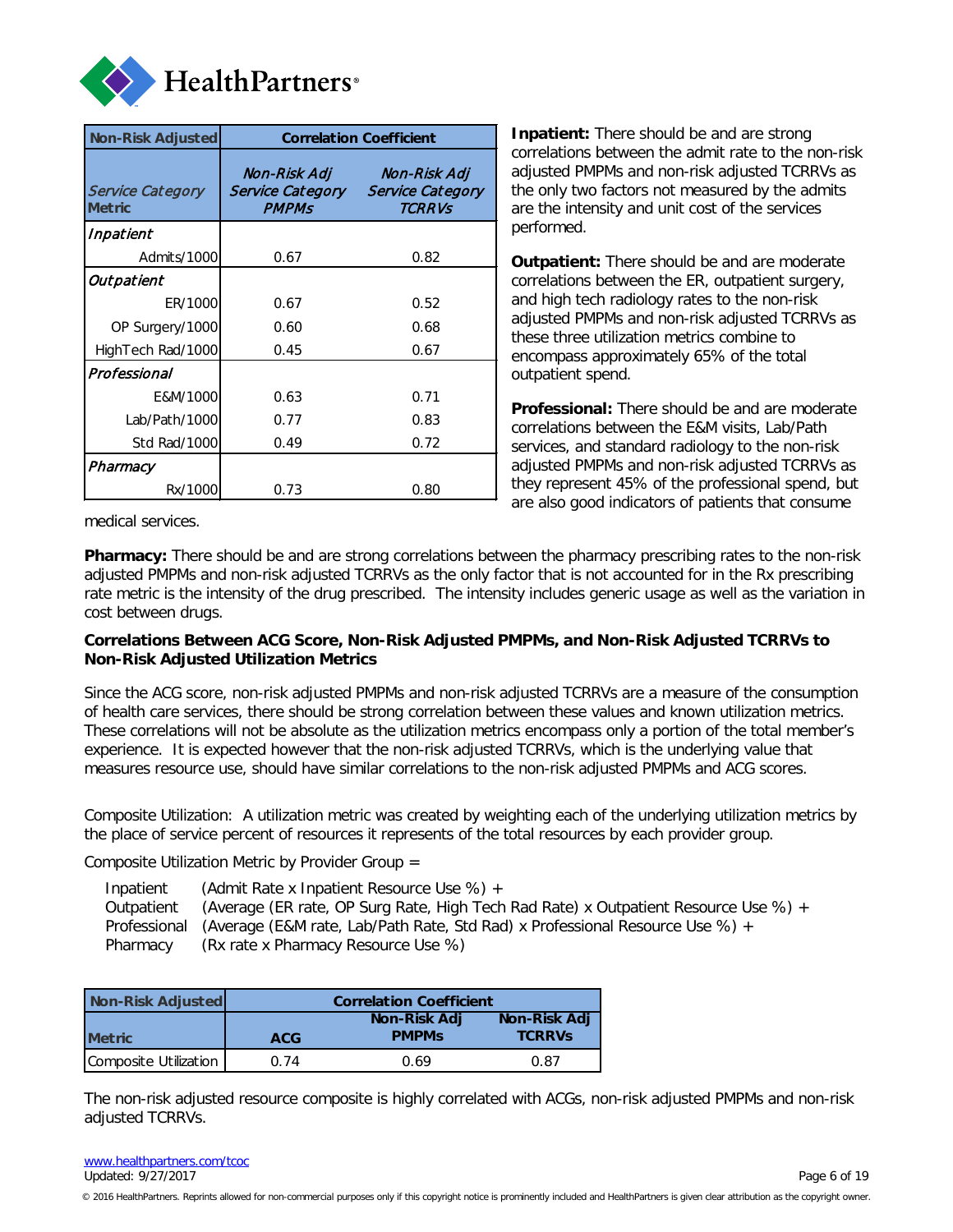

## <span id="page-6-0"></span>**Risk Adjusted Correlations**

## **Correlations Between the Risk Adjusted Place of Service Metrics and TCI, Price, and RUI**

There should be some correlation between places of service and overall TCI, Price, and RUI measures. As health care evolves, provider patient mix varies and delivery of services transition into and cross different settings, the correlations between those settings and the overall measures may differ by provider group.

Appendix B includes percent of business by provider group to highlight the variation across the groups and the places of service that may be contributing more or less to a group's total cost. Because of the continued movement from inpatient to outpatient, the two were combined into hospital-based care, representing higher cost and higher resource intensive care.

- Both overall Price and Total Resource Use are correlated with TCI as expected. However, price is more highly correlated with TCI as there is significantly more variation between providers in price than resource use, therefore it has a larger impact on TCI.
- Hospital-based care and professional TCI are strongly correlated with overall TCI.
- As expected there is little correlation between the Rx TCI and overall TCI as there is less variation in pharmacy when compared to the other places of service once ACG risk adjustment is applied.

| <b>Risk Adjusted</b> | <b>Correlation Coefficient</b> |            |              |  |  |  |  |  |
|----------------------|--------------------------------|------------|--------------|--|--|--|--|--|
| <b>Metric</b>        | <b>TCI</b>                     | <b>RUI</b> | <b>Price</b> |  |  |  |  |  |
| Hospital TCI         | 0.74                           |            |              |  |  |  |  |  |
| Prof TCI             | 0.73                           |            |              |  |  |  |  |  |
| Rx TCI               | 0.16                           |            |              |  |  |  |  |  |
| Hospital RUI         |                                | 0.30       |              |  |  |  |  |  |
| Prof RUI             |                                | 0.74       |              |  |  |  |  |  |
| <b>Total RUI</b>     | 0.39                           |            |              |  |  |  |  |  |
| Hospital Price       |                                |            | 0.86         |  |  |  |  |  |
| <b>Prof Price</b>    |                                |            | 0.83         |  |  |  |  |  |
| <b>Total Price</b>   | 0.87                           |            |              |  |  |  |  |  |

- Professional RUI is highly correlated with overall RUI, supporting the notion primary care providers are integral in the management of total costs and resources. Hospital based RUI has a lower correlation than professional as a lower proportion of patients require hospital based care.
- As expected both hospital-based care and professional price are strongly correlated with overall price.

## <span id="page-6-1"></span>**Correlations Between Risk Adjusted Place of Service Utilization Metrics and Corresponding TCI and RUI**

There should be a correlation between the risk adjusted place of service utilization metrics and the risk adjusted PMPMs and TCRRVs of the corresponding place of service. The magnitude of the correlation is dependent upon the utilization metric's penetration within the place of service and the cost and/or resource intensity of the metric. Since the risk adjustment accounts for variations in illness burden these correlations will be different from their non-risk adjusted results displayed in the [Correlations Overview](#page-4-0) section. Individual provider group non-risk adjusted results included in [Appendix C.](#page-17-0)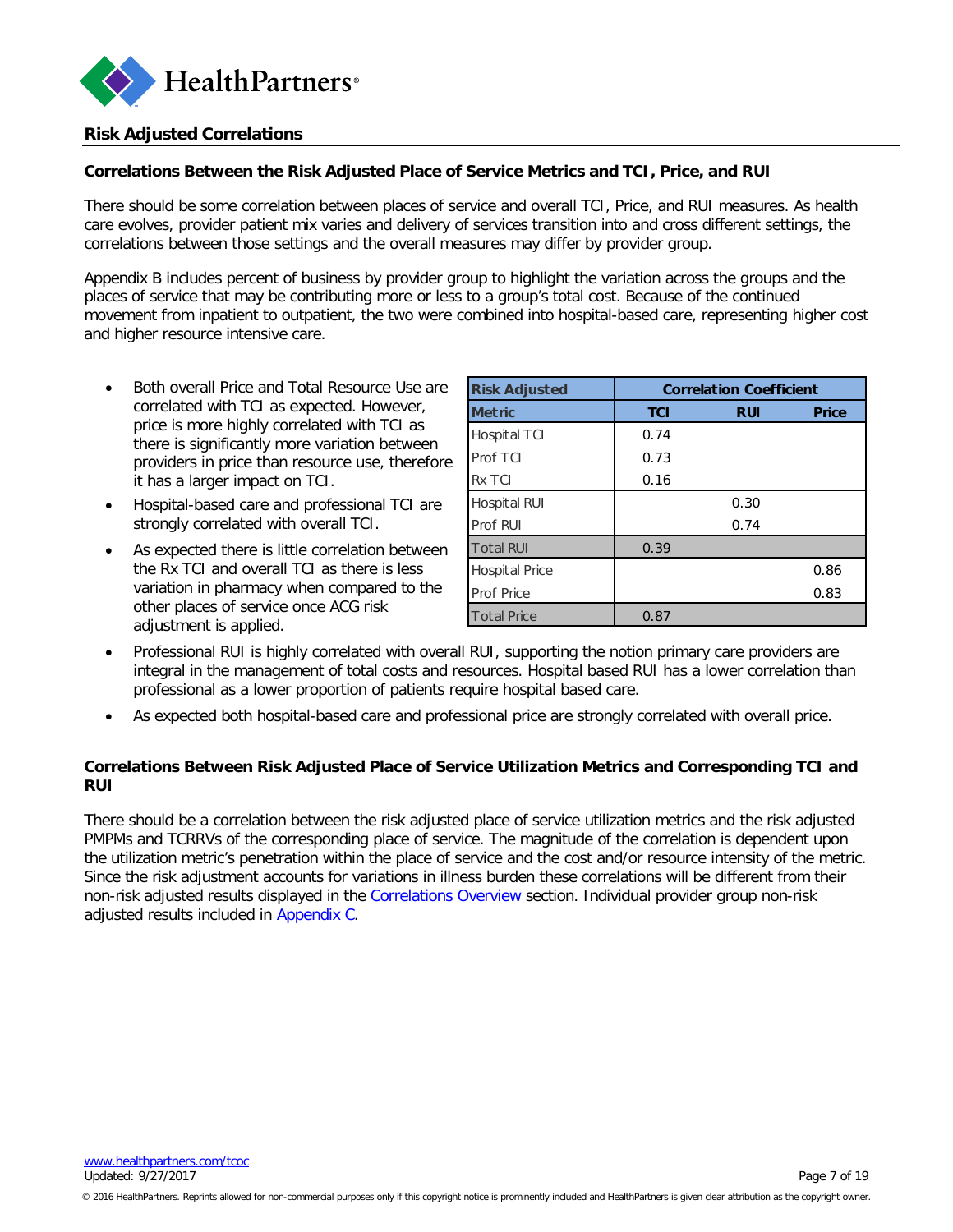

| <b>Risk Adjusted</b>                     |                          | <b>Correlation Coefficient</b>  |  |
|------------------------------------------|--------------------------|---------------------------------|--|
| <b>Service Category</b><br><b>Metric</b> | Service<br>Category TCIs | Service<br><b>Category RUIs</b> |  |
| Inpatient                                |                          |                                 |  |
| Admit Rate                               | 0.78                     | 0.82                            |  |
| Outpatient                               |                          |                                 |  |
| ER Cnt                                   | 0.68                     | 0.46                            |  |
| OP Surgery                               | 0.55                     | 0.49                            |  |
| High Tech Rad                            | 0.21                     | 0.37                            |  |
| Professional                             |                          |                                 |  |
| <b>E&amp;M Visits</b>                    | 0.48                     | 0.70                            |  |
| Lab/Path                                 | 0.59                     | 0.54                            |  |
| Std Rad                                  | 0.48                     | 0.38                            |  |
| Pharmacy                                 |                          |                                 |  |
| Rx Count                                 | 0.25                     |                                 |  |

**Inpatient:** There is a high correlation between the risk adjusted admit rate and the inpatient TCI and RUI. This would indicate that the higher the risk adjusted admit rate the more likely a provider will have a higher than average TCI and RUI.

**Outpatient:** There is a moderate correlation between the risk adjusted ER count and the outpatient TCI and RUI. This would indicate that the higher the risk adjusted ER counts the more likely a provider will have a higher than average outpatient TCI and RUI.

High tech radiology having less of a correlation to the outpatient RUI is an indication that these services are not the driving force behind the outpatient RUI performance as they are not as prevalent.

<span id="page-7-0"></span>**Professional:** The professional utilization metrics are moderately correlated to the professional TCI and

RUI.

This result is as expected because the professional place of service includes a significant amount of services beyond these three utilization measures (other professional services = 55%).

It is also as expected because having higher than average utilization on diagnostic or management based services does not necessarily indicate a higher resource consuming patient.

**Pharmacy:** The low correlation between Rx count and Rx TCI indicates that after risk adjustment the type and cost of the drug prescribed (e.g., brand vs generic) drives TCI rather than the number of prescriptions.

Composite Utilization: A utilization metric was created by weighting each of the underlying utilization metrics by the place of service percent of resources it represents of the total resources for each provider group.

- Composite Utilization Metric by Provider Group =
- Inpatient (Admit Rate x Inpatient Resource Use %) +
- Outpatient (average (ER rate, OP Surg Rate, High Tech Rad Rate) x Outpatient Resource Use %) +
- Professional (average (E&M rate, Lab/Path Rate, Std Rad) x Professional Resource Use %) +
- Pharmacy (Rx rate x Pharmacy Resource Use %)

| <b>Risk Adjusted</b>  | <b>Correlation</b><br>Coefficient | <b>Correlation</b><br>Coefficient |  |  |
|-----------------------|-----------------------------------|-----------------------------------|--|--|
| <b>Metric</b>         | <b>TCI</b>                        | <b>RUI</b>                        |  |  |
| Composite Utilization | በ 72                              | 0.52                              |  |  |

The indexed Total Cost of Care and Resource Use measures have high correlations to a risk adjusted composite utilization index, which was developed as a proxy to measure total resource consumption.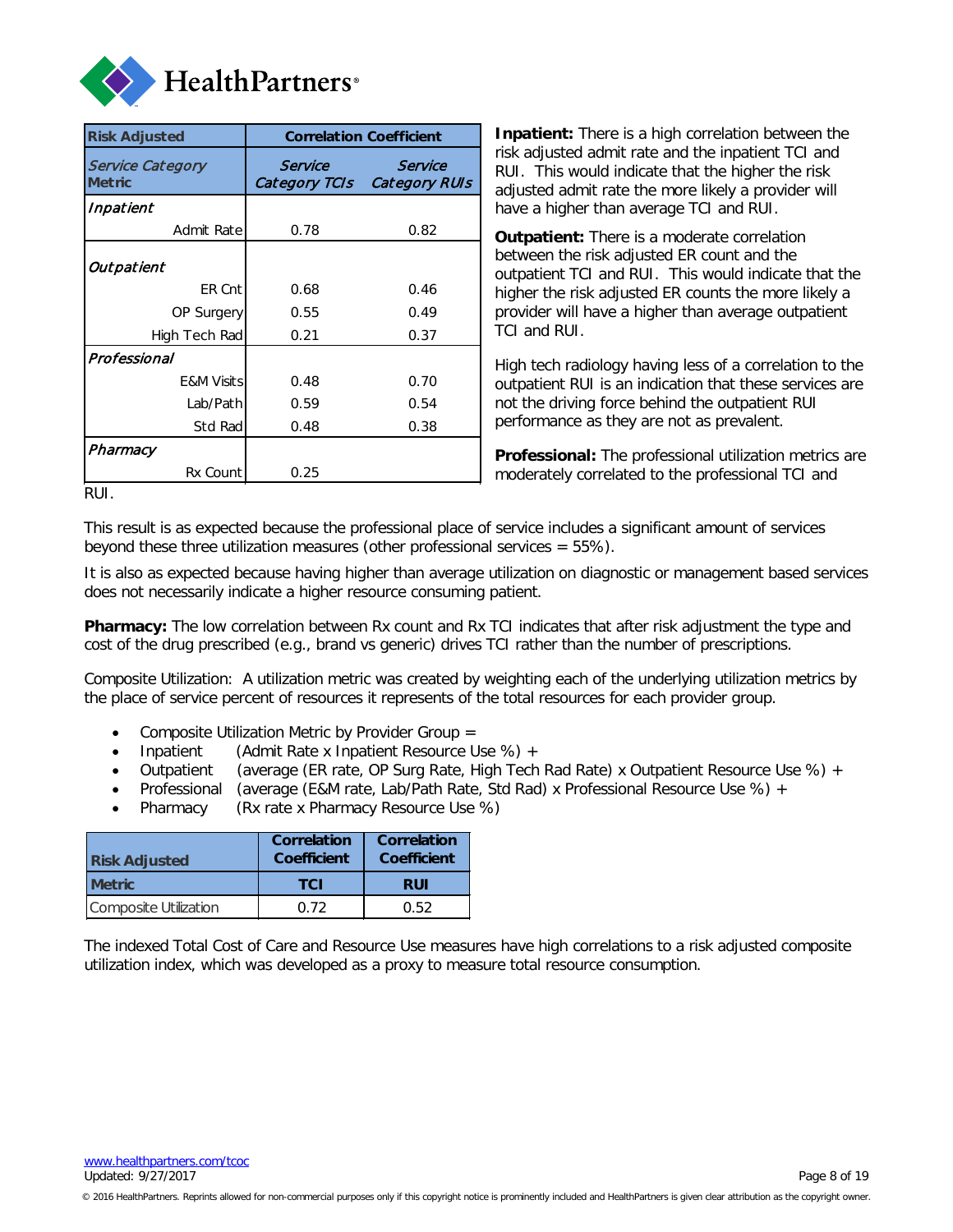

## <span id="page-8-0"></span>**Detailed Provider to Provider Analysis**

The Total Cost of Care and Resource Use measure are designed to identify variations between providers accurately. [Appendix A](#page-13-0) and [Appendix B](#page-15-0) compare findings and results by the network of providers for the utilization metrics and the Total Cost of Care and Resource Use measures. The utilization metrics help identify what drivers are contributing to a group's TCI and RUI results. An analysis was then conducted for two specific provider groups in order to better highlight in detail the relationship between the utilization metrics and total cost and resource use.

Since each utilization metric is designed to measure a portion of health care services, a composite utilization measure is necessary to aide in the evaluation of the accuracy and correctness of the Resource Use measure. Since the TCI includes a cost per unit (price) component, the evaluation is more comparable between the RUI and utilization.

#### **Primary Care Provider Network Results**

See [Appendix B](#page-15-0) for a full list of provider group results.

#### **High to Low Provider Contrast Analysis**

The TCI and RUI should clearly identify providers that are high or low performing compared to the average and are supported by the risk adjusted utilization metrics. Two provider profiles (Provider Group 14 and 56) are analyzed below to highlight the variation in care across provider groups and the impact the variation has on overall TCI, resource use, and the utilization metrics. See [Appendix B](#page-15-0) for detailed results.

## **Profile of a High Performing Provider – (Low TCI, Price and RUI)**

- Provider Group 14 is located in the Twin Cities metro area market of Minnesota which has more competition and more access to lower cost alternative care settings (e.g., after hour and urgent care; outpatient surgery, dialysis and radiology centers) which support lower prices and lower hospital-based care which drives down resource use. Provider Group 14 has a lower than average TCI (0.92) and RUI (0.95) based on the following contributing factors:
	- o Lower than average admissions.
	- o Lower than average ER visits, high tech radiology, and outpatient surgeries.
	- o Lower than average lab/path and standard radiology services.
	- o E&M visits are within 5 points of average.
- Provider Group 14 has a patient population with a 13% higher illness burden than average, but is performing better than average on cost and resources. Provider Group 14 is an example of a group that is managing their patient population through professional services and prescription drug therapies using lower cost and resource intensive services.

#### **Profile of a Low Performing Provider (High TCI, Price and RUI)**

• Provider Group 56 is located within a market of greater Minnesota that has less competition driving higher prices and little access to after-hours care and lower cost alternative care settings leading to more hospital-based care and resources. Provider Group 56 has higher than average TCI (1.26), higher than average price (1.23), and slightly higher than average RUI (1.02) based on the following contributing factors: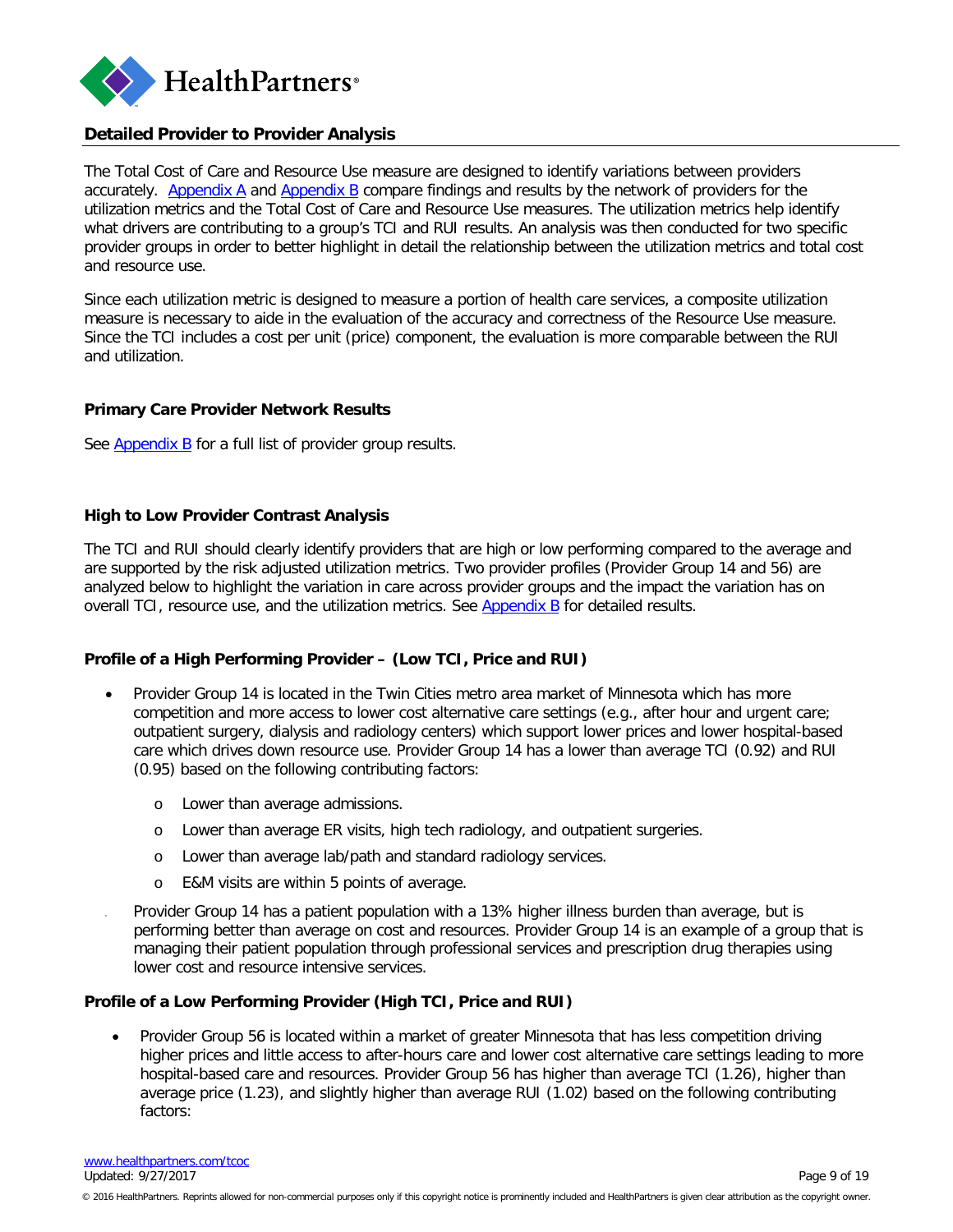

- o Higher than average admissions.
- o Much higher than average ER visits and higher than average outpatient surgeries.
- o Higher than average price for inpatient and outpatient services.
- o Utilization of less professional services than average at a higher than average price.
- Provider Group 56 has a patient population with a 5% higher illness burden than average and has a TCI 26% higher than average. Provider Group 56 is an example of a group that utilizes more resources in the hospital-based setting. Location and access to services contribute to higher cost and resource intensive services.

|                       |      | <b>Average ACG Score</b> |      | тсг  |      |      | <b>Price Index</b> |      |      | <b>Resource Use Index</b> |      |      |
|-----------------------|------|--------------------------|------|------|------|------|--------------------|------|------|---------------------------|------|------|
| <b>Provider Group</b> | 2013 | 2014                     | 2015 | 2013 | 2014 | 2015 | 2013               | 2014 | 2015 | 2013                      | 2014 | 2015 |
| <b>Provider 14</b>    | 1.17 | 1.15                     | 1.13 | 0.84 | 0.88 | 0.92 | 0.88               | 0.93 | 0.97 | 0.96                      | 0.95 | 0.95 |
| <b>Provider 56</b>    | .02  | 1.03                     | 1.04 | 1.31 | 1.29 | 1.26 | .25                | 1.23 | 1.23 | .05                       | 1.05 | 1.02 |

| Provder<br>Group | E&M<br><b>Index</b> | Lab/Path Std Rad<br><b>Index</b> | Index | <b>Rx Index</b> | <b>Admit</b><br><b>Index</b> | <b>ER Index</b> | Index | Hiah<br><b>OP Surg Tech Rad</b><br><b>Index</b> | <b>Hospital</b><br>based<br><b>TCI</b> | <b>Prof TCI</b> | <b>Rx TCI</b> | <b>Hospital</b><br>based<br>Price | <b>IProf Pricel</b> | <b>Hospital</b><br>based<br><b>RUI</b> | Prof RUI |
|------------------|---------------------|----------------------------------|-------|-----------------|------------------------------|-----------------|-------|-------------------------------------------------|----------------------------------------|-----------------|---------------|-----------------------------------|---------------------|----------------------------------------|----------|
| Provider 14      | .05                 | 0.97                             | 0.96  | 0.88            | 0.88                         | 0.85            | 0.97  | 0.94                                            | 0.83                                   | 0.97            | .09           | 0.97                              | 0.93                | 0.85                                   | 1.05     |
| Provider 56      | 0.98                | .02                              | 0.98  | .12             | .07                          | $.4-$           | .18   | 0.82                                            | ാറ<br>$-$                              | .29             | 11            | .22                               | . . 31              | .06                                    | 0.98     |

## <span id="page-9-0"></span>**Consistency**

The 2013 through 2015 variation in TCI, Price, and Resource Use indices are displayed for the network of providers. Providers' performance across all three measures is relatively consistent across all three years and results are shown in the table below. The factors that drive variation between years within a provider are cost per unit and resource use management. The results show that TCI has the most variation as it combines the changes for both price and resource use. The results also show that there is more variation in resource use over time than price. This indicates that providers are receiving similar price increases, but how providers are managing their patients' resource use is contributing more to the variation seen in costs.

|                       |                  | TCI     |               |                           | Price            |         |               |             | <b>RUI</b>                        |      |               |                   |
|-----------------------|------------------|---------|---------------|---------------------------|------------------|---------|---------------|-------------|-----------------------------------|------|---------------|-------------------|
| <b>Provider Group</b> | 25 <sub>th</sub> |         |               | 75th                      | 25 <sub>th</sub> |         |               | <b>75th</b> | 25th                              |      |               | 75th              |
| <b>Size</b>           | Percentile       | Average | <b>Median</b> | l Percentile I Percentile |                  | Average | <b>Median</b> |             | Percentile   Percentile   Average |      | <b>Median</b> | <b>Percentile</b> |
| < 1,000               | 0.04             | 0.07    | 0.07          | 0.11                      | 0.02             | 0.04    | 0.03          | 0.05        | 0.03                              | 0.05 | 0.05          | 0.09              |
| 1.000-2.000           | 0.03             | 0.08    | 0.07          | 0.11                      | 0.02             | 0.03    | 0.03          | 0.04        | 0.03                              | 0.06 | 0.07          | 0.09              |
| $2,000+$              | 0.01             | 0.03    | 0.03          | 0.04                      | 0.01             | 0.02    | 0.01          | 0.02        | 0.01                              | 0.03 | 0.03          | 0.05              |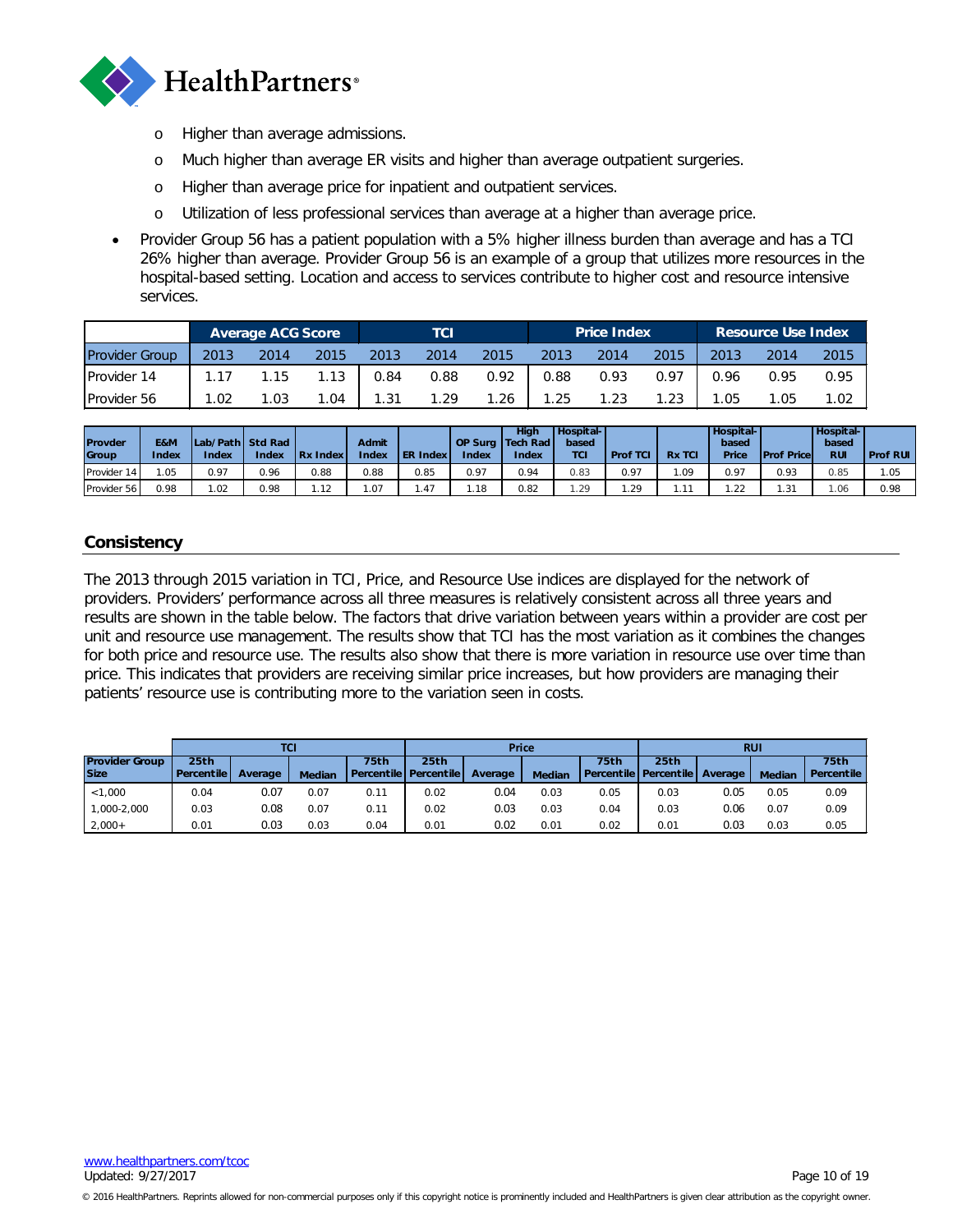

## <span id="page-10-0"></span>**Truncation and Exclusion Analysis**

When the TCOC model was originally endorsed by the National Quality Forum in 2012 the combined medical and pharmacy patient spend was truncated at \$100,000. Given medical inflation has been 2-4% per year, it is necessary to increase the spend truncation level to account for the natural rise in healthcare costs. Since the model needs to remain stable year over year to accommodate trending usability, the truncation level also needs to remain stable, with only periodic updates. Multiple truncation levels were tested; however, a cap level of \$125,000 returned the percent of patients and spend included in the model, and R-squared values closest to the original model (\$100,000).

When TCOC is truncated at \$100,000, 0.5% of patients are capped, 92% of dollars are included and  $R<sup>2</sup>$  is 0.473, whereas when TCOC truncates at \$125,000, the results are back in line with the original model, 0.3% of patients are truncated, 94% of dollars are included and  $R^2$  is 0.472.

There is minimal change in relative TCIs for provider groups when the truncation level is increased to \$125,000. However, because the provider groups with higher cost positions have greater potential for capped patients, they experience an increase in TCI as they were benefiting from the lower truncation levels.



## **Graph 1. TCOC Total Spend Truncation Levels**

The truncation level for Resource Use when used in conjunction with TCOC is variable by member as the Total Care Relative Resource Use Values (TCRRVs) are truncated in the same proportion as the total paid amount. The practical effect is the price (i.e., total paid amount/TCRRV) for the services for the truncated members remains constant as the total paid is reduced using the same factor as the TCRRVs.

When the Resource Use measure is deployed independently of the TCOC measure the same truncation level as TCOC can be applied as the TCRRVs are calibrated to reflect a standardized total paid.

Exclusions beyond truncating the total paid amount and resource use are applied to the TCOC and Resource Use measures to ensure the results are reliable and valid. The following tables describe the exclusions that are applied to the measures:

| <b>TCOC Measure Population</b>         | Percent of     | Percent of        | <b>Resource Use Measure Population</b> | <b>Percent of</b> | Percent of        |
|----------------------------------------|----------------|-------------------|----------------------------------------|-------------------|-------------------|
| <b>Exclusion Funnel</b>                | <b>Members</b> | <b>Total Paid</b> | <b>Exclusion Funnel</b>                | <b>Members</b>    | <b>Total Paid</b> |
| <b>All Commercial Members</b>          | 100%           | 100%              | <b>IAII Commercial Members</b>         | 100%              | 100%              |
| <b>IMembers over 1</b>                 | 99%            | 98%               | <b>IMembers over 1</b>                 | 99%               | 98%               |
| Members between 1-64                   | 96%            | 92%               | Members between 1-64                   | 96%               | 91%               |
| Members age 1-64 and enrolled 9 months | 78.3%          | 85%               | Members age 1-64 and enrolled 9 months | 78.3%             | 84%               |
| Truncated at \$125,000*                | 0.30%          | 78.7%             | Truncated at 125.000*                  | 0.28%             | 79.2%             |
| Member and Spend included              | 78.3%          | 78.7%             | Member and Spend included              | 78.3%             | 79.2%             |

*\* Members are not removed from the measures*

*\* Members are not removed from the measures*

© 2016 HealthPartners. Reprints allowed for non-commercial purposes only if this copyright notice is prominently included and HealthPartners is given clear attribution as the copyright owner.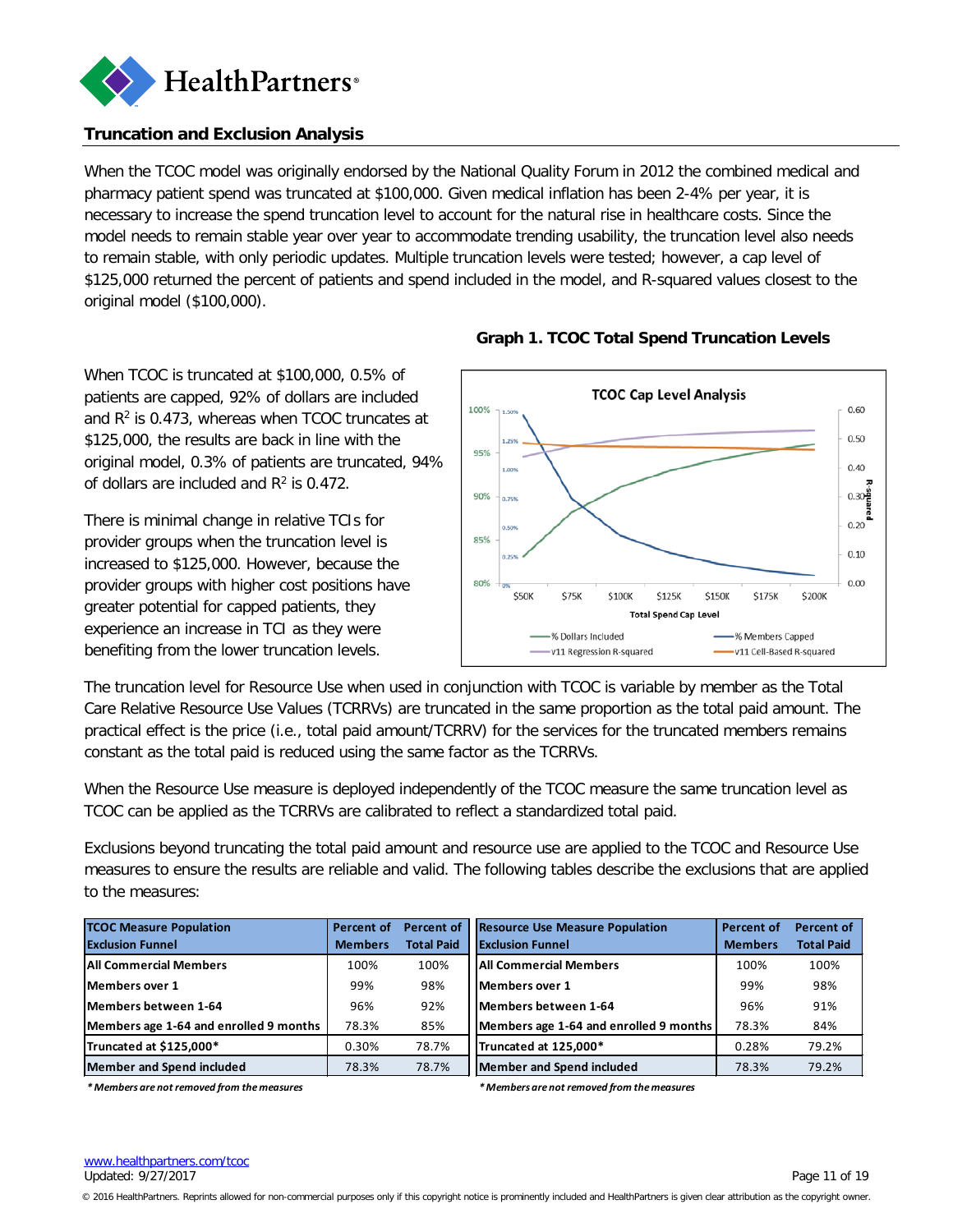

#### <span id="page-11-0"></span>**Definitions**

## **Service Category**

- Inpatient: Claims on a 1450 claims form and one of the following criteria
	- o Room and Board Revenue codes: 100-189, 200-219, 650, 655, 1000-1005
	- o Bill Type code: 21, 28, 66, 86
	- o Bill Type code of 11 and a revenue code of 190
- Outpatient all other 1450 claim forms
- Professional all 1500 claim forms
- Rx All pharmacy data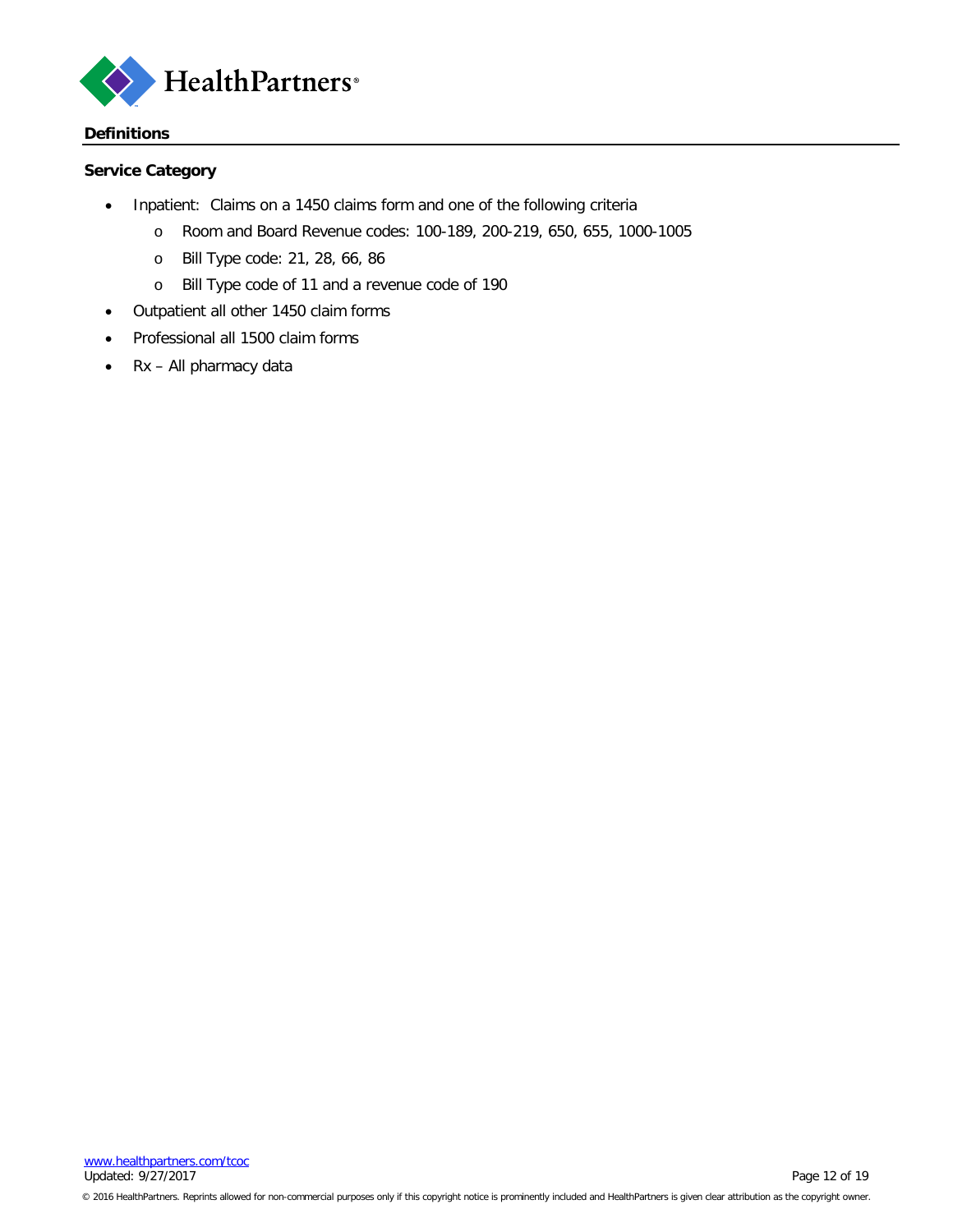

## <span id="page-12-0"></span>**Total Cost of Care Validity Metric Overview**

#### **Utilization Metrics**

| Admits                    | An inpatient admission.                                                                                                                                                                                                                         |
|---------------------------|-------------------------------------------------------------------------------------------------------------------------------------------------------------------------------------------------------------------------------------------------|
| <b>ER Count</b>           | An outpatient claim that includes at least one revenue code between 450-459.                                                                                                                                                                    |
| E&M Count                 | Evaluation & Management CPT codes from a professional claim.                                                                                                                                                                                    |
| Lab\Path                  | All Laboratory and Pathology CPT codes.                                                                                                                                                                                                         |
| <b>Standard Radiology</b> | All radiology CPT codes that are not considered high technology radiology (MRI,<br>CT, nuclear medicine, PET).                                                                                                                                  |
| <b>Outpatient Surgery</b> | All outpatient visits that include one surgical CPT.                                                                                                                                                                                            |
| High Technology Rad       | CPT codes from the professional or outpatient place of service that are<br>considered an MRI, CT, nuclear medicine or PET scan. Only one bill is counted if<br>two are submitted for one patient.                                               |
| Rx Count                  | Script count.                                                                                                                                                                                                                                   |
| Percent Generic           | The percent of prescription that are generic.                                                                                                                                                                                                   |
|                           |                                                                                                                                                                                                                                                 |
| <b>Other Metrics</b>      |                                                                                                                                                                                                                                                 |
| Non-risk adjusted PMPM    | The non-risk adjusted spend divided by the member months of the population.<br>These are non-risk adjusted numbers.                                                                                                                             |
| <b>ACG Score</b>          | At any given level it is the sum of a (member's assigned ACG cell weight x their<br>member months divided by the total member months) of the given level (aka<br>Average ACG weight at any given level).                                        |
| <b>TCRRV</b>              | Total Care Relative Resource Value – is a price neutral value that is relative<br>within and across all places of service and types of treatment. In essence it is a<br>standard fee schedule of all services within the health care continuum. |
| <b>TCRRV PMPM</b>         | The non-risk adjusted TCRRVs divided by the member months of the population.<br>These are non-risk adjusted numbers.                                                                                                                            |
| TCI                       | Total Cost Index - the ACG risk adjusted spend PMPM divided by the analysis<br>population's ACG adjusted spend PMPM.                                                                                                                            |
| <b>RUI</b>                | Resource Use Index - the ACG risk adjusted TCRRV PMPM divided by the<br>analysis population's ACG adjusted TCRRV PMPM.                                                                                                                          |
| Price                     | Price Index - total spend divided by the resources compared to the analysis<br>population's total spend divided by the analysis population's resources.                                                                                         |
|                           | Total Cost of Care $=$ Price x Resource Use                                                                                                                                                                                                     |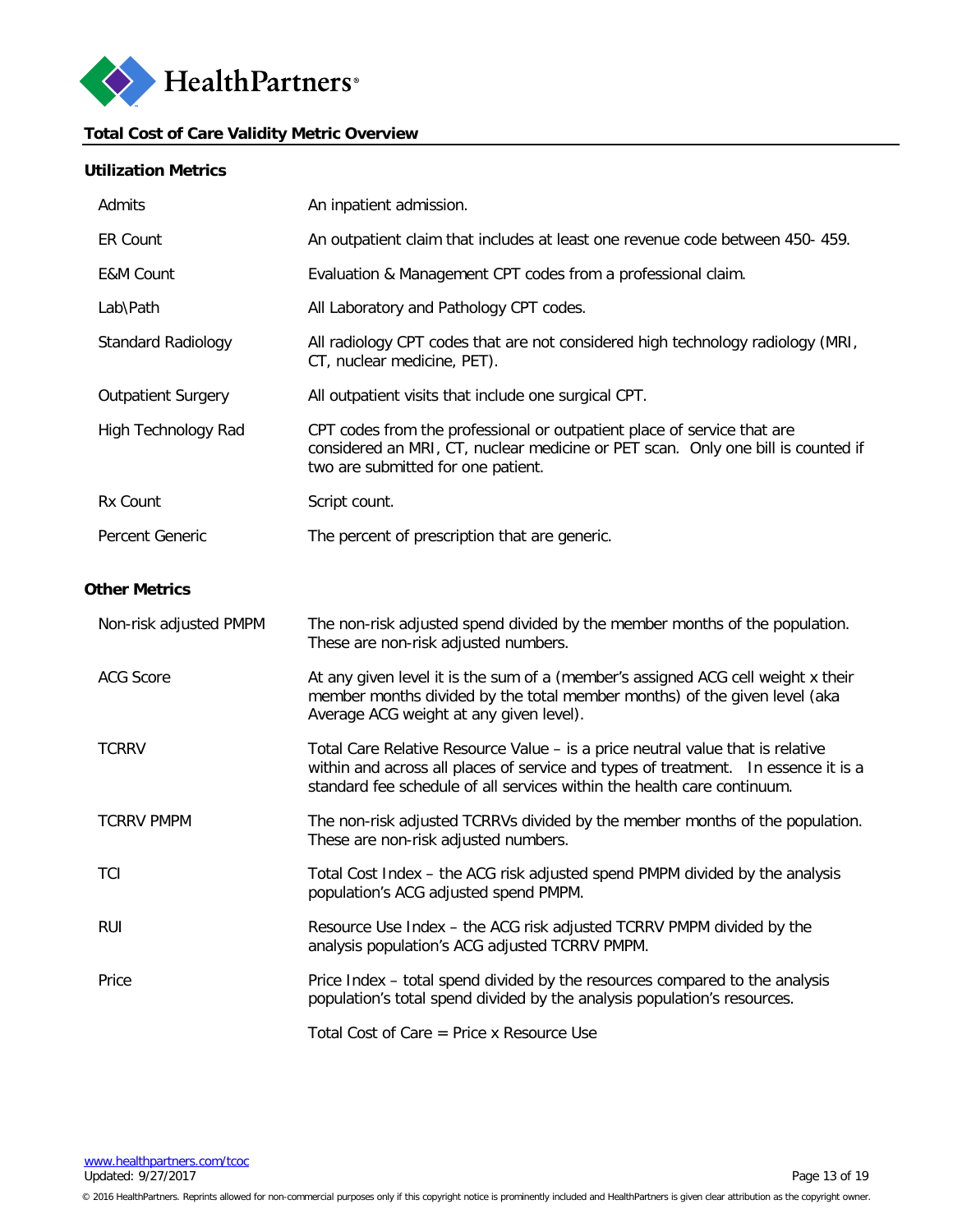

# <span id="page-13-0"></span>**Appendix A:** Total Cost of Care and Resource Use Report 2014-2015

|                | <b>Average ACG Score</b>  |      |      |                           | <b>TCI</b> |      |                           | <b>Price Index</b> |      | <b>Resource Use Index</b> |      |      |  |
|----------------|---------------------------|------|------|---------------------------|------------|------|---------------------------|--------------------|------|---------------------------|------|------|--|
| Provider Group | 2013                      | 2014 | 2015 | 2013                      | 2014       | 2015 | 2013                      | 2014               | 2015 | 2013                      | 2014 | 2015 |  |
| Provider 01    | 1.11                      | 1.09 | 1.09 | 0.87                      | 0.84       | 0.84 | 0.89                      | 0.91               | 0.89 | 0.98                      | 0.93 | 0.93 |  |
| Provider 02    | $\widetilde{\phantom{m}}$ | 1.18 | 1.04 | $\widetilde{\phantom{m}}$ | 0.88       | 0.84 | $\widetilde{\phantom{m}}$ | 0.90               | 0.88 | $\widetilde{\phantom{m}}$ | 0.98 | 0.96 |  |
| Provider 03    | 0.85                      | 0.86 | 0.88 | 0.93                      | 0.86       | 0.85 | 0.95                      | 0.94               | 0.93 | 0.98                      | 0.91 | 0.92 |  |
| Provider 04    | 0.86                      | 0.91 | 0.89 | 0.82                      | 0.88       | 0.87 | 0.89                      | 0.89               | 0.90 | 0.92                      | 0.98 | 0.97 |  |
| Provider 05    | 1.27                      | 1.15 | 1.12 | 0.93                      | 0.86       | 0.87 | 1.14                      | 1.11               | 1.06 | 0.81                      | 0.78 | 0.82 |  |
| Provider 06    | 1.04                      | 1.04 | 1.01 | 0.82                      | 0.90       | 0.88 | 0.88                      | 0.89               | 0.92 | 0.93                      | 1.01 | 0.96 |  |
| Provider 07    | 1.08                      | 1.08 | 1.05 | 0.92                      | 0.92       | 0.89 | 0.95                      | 0.92               | 0.92 | 0.98                      | 1.00 | 0.97 |  |
| Provider 08    | 1.03                      | 0.99 | 1.03 | 0.93                      | 0.96       | 0.90 | 0.91                      | 0.94               | 0.96 | 1.03                      | 1.02 | 0.94 |  |
| Provider 09    | 1.00                      | 1.04 | 1.06 | 0.86                      | 0.86       | 0.90 | 0.88                      | 0.89               | 0.91 | 0.98                      | 0.97 | 1.00 |  |
| Provider 10    | 1.16                      | 1.17 | 1.19 | 0.80                      | 0.87       | 0.90 | 0.86                      | 0.91               | 0.92 | 0.93                      | 0.96 | 0.98 |  |
| Provider 11    | 1.19                      | 1.35 | 1.42 | 1.02                      | 0.93       | 0.91 | 1.01                      | 0.96               | 0.91 | 1.00                      | 0.97 | 1.00 |  |
| Provider 12    | 1.07                      | 1.05 | 1.06 | 0.90                      | 0.91       | 0.91 | 0.92                      | 0.92               | 0.93 | 0.98                      | 0.98 | 0.98 |  |
| Provider 13    | 1.01                      | 1.06 | 1.06 | 0.95                      | 0.95       | 0.92 | 0.91                      | 0.93               | 0.93 | 1.05                      | 1.02 | 0.99 |  |
| Provider 14    | 1.17                      | 1.15 | 1.13 | 0.84                      | 0.88       | 0.92 | 0.88                      | 0.93               | 0.97 | 0.96                      | 0.95 | 0.95 |  |
| Provider 15    | 0.91                      | 0.94 | 0.95 | 0.84                      | 0.97       | 0.92 | 0.94                      | 0.98               | 1.00 | 0.89                      | 0.99 | 0.92 |  |
| Provider 16    | 1.17                      | 1.09 | 1.09 | 0.91                      | 0.94       | 0.93 | 0.90                      | 0.90               | 0.90 | 1.01                      | 1.04 | 1.03 |  |
| Provider 17    | 1.14                      | 1.14 | 1.14 | 0.89                      | 0.85       | 0.93 | 0.89                      | 0.87               | 0.95 | 1.00                      | 0.98 | 0.97 |  |
| Provider 18    | 0.98                      | 1.05 | 0.99 | 1.01                      | 0.98       | 0.94 | 1.03                      | 1.04               | 1.06 | 0.98                      | 0.94 | 0.89 |  |
| Provider 19    | 0.90                      | 0.88 | 0.86 | 0.95                      | 0.92       | 0.94 | 0.94                      | 0.93               | 0.94 | 1.01                      | 0.98 | 1.01 |  |
| Provider 20    | 0.99                      | 1.02 | 1.04 | 1.00                      | 0.96       | 0.96 | 0.97                      | 0.97               | 0.98 | 1.03                      | 0.99 | 0.98 |  |
| Provider 21    | 0.82                      | 0.84 | 0.85 | 0.98                      | 1.00       | 0.96 | 0.95                      | 0.94               | 0.95 | 1.04                      | 1.07 | 1.01 |  |
| Provider 22    | 1.04                      | 0.93 | 0.94 | 1.07                      | 1.03       | 0.96 | 1.10                      | 1.15               | 1.11 | 0.97                      | 0.90 | 0.87 |  |
| Provider 23    | 0.88                      | 0.96 | 0.94 | 1.09                      | 0.98       | 0.96 | 0.96                      | 0.97               | 0.95 | 1.14                      | 1.01 | 1.01 |  |
| Provider 24    | 0.91                      | 0.94 | 0.94 | 0.96                      | 0.96       | 0.97 | 0.93                      | 0.94               | 0.94 | 1.02                      | 1.02 | 1.03 |  |
| Provider 25    | 1.20                      | 1.12 | 1.20 | 0.94                      | 0.84       | 0.97 | 0.94                      | 0.93               | 0.99 | 1.00                      | 0.90 | 0.99 |  |
| Provider 26    | 1.07                      | 1.07 | 1.07 | 0.95                      | 0.96       | 0.98 | 0.97                      | 0.97               | 0.98 | 0.98                      | 0.99 | 1.00 |  |
| Provider 27    | 1.06                      | 1.04 | 1.03 | 1.02                      | 0.96       | 0.98 | 0.91                      | 0.88               | 0.87 | 1.12                      | 1.09 | 1.12 |  |
| Provider 28    | 1.02                      | 1.03 | 1.04 | 0.96                      | 0.97       | 0.98 | 0.93                      | 0.93               | 0.94 | 1.03                      | 1.04 | 1.05 |  |
| Provider 29    | 0.96                      | 1.02 | 1.03 | 1.12                      | 1.07       | 1.01 | 1.10                      | 1.08               | 1.08 | 1.02                      | 0.99 | 0.94 |  |
| Provider 30    | 0.89                      | 0.93 | 0.90 | 1.03                      | 0.99       | 1.01 | 0.97                      | 0.98               | 0.99 | 1.07                      | 1.01 | 1.02 |  |
| Provider 31    | 1.01                      | 0.98 | 0.98 | 1.03                      | 1.01       | 1.01 | 1.06                      | 1.10               | 1.12 | 0.97                      | 0.91 | 0.91 |  |
| Provider 32    | 1.00                      | 0.96 | 1.06 | 1.04                      | 0.97       | 1.02 | 0.95                      | 0.94               | 0.98 | 1.09                      | 1.03 | 1.04 |  |
| Provider 33    |                           | 0.95 | 1.11 | $\overline{\phantom{0}}$  | 1.00       | 1.02 | $\widetilde{\phantom{m}}$ | 0.88               | 0.89 | $\ddot{\phantom{1}}$      | 1.14 | 1.15 |  |

The red line divides providers between above and below the average total cost index (1.00).

Continued on next page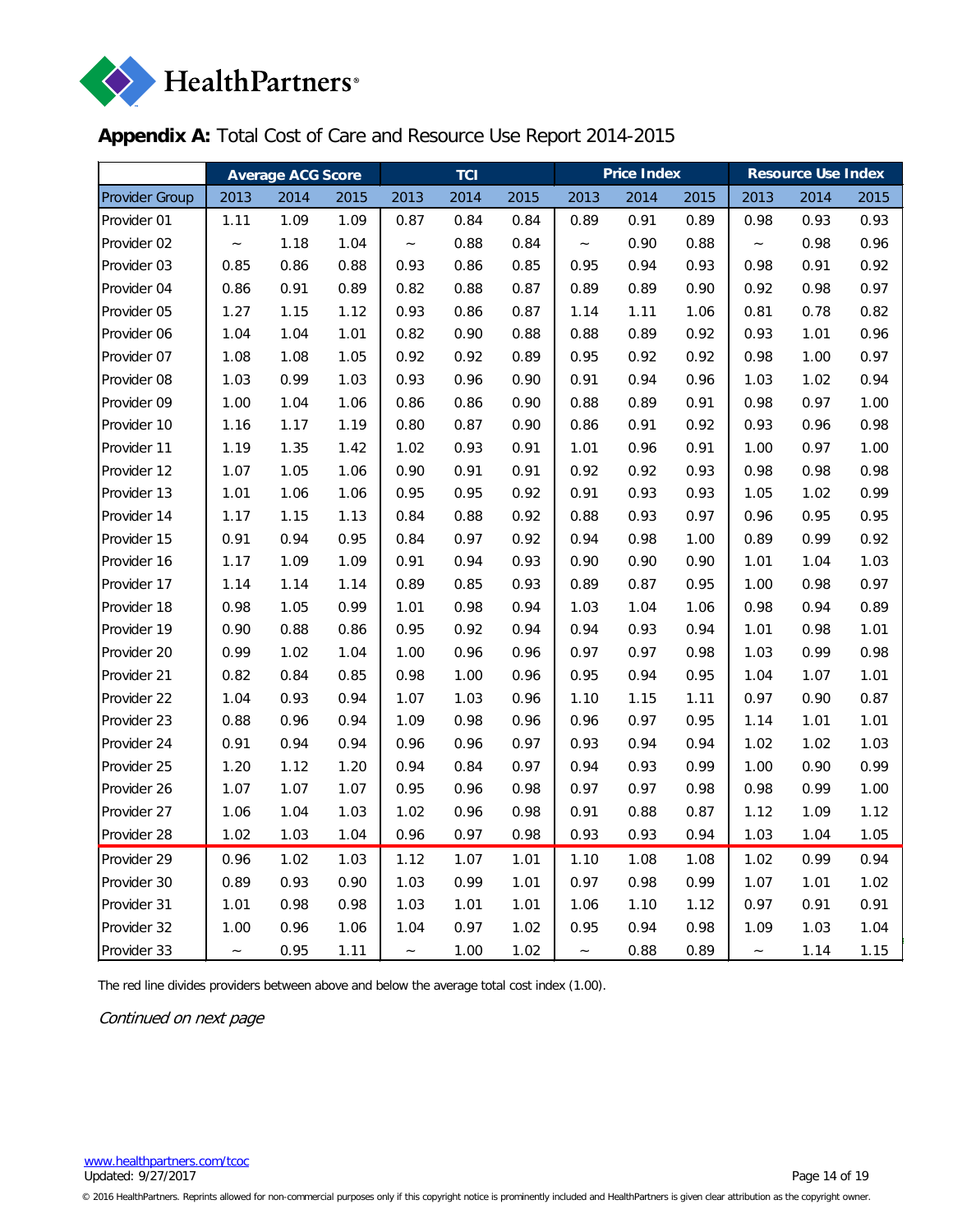

**Appendix A:** Total Cost of Care and Resource Use Report 2014-2015 - continued

|                       | <b>Average ACG Score</b>  |        |      |                           | <b>TCI</b> |      |                           | <b>Price Index</b> |      | <b>Resource Use Index</b> |                           |      |  |
|-----------------------|---------------------------|--------|------|---------------------------|------------|------|---------------------------|--------------------|------|---------------------------|---------------------------|------|--|
| <b>Provider Group</b> | 2013                      | 2014   | 2015 | 2013                      | 2014       | 2015 | 2013                      | 2014               | 2015 | 2013                      | 2014                      | 2015 |  |
| Provider 34           | 1.10                      | 1.11   | 1.10 | 1.00                      | 1.02       | 1.03 | 1.00                      | 1.00               | 1.01 | 1.00                      | 1.02                      | 1.02 |  |
| Provider 35           | 0.94                      | 0.96   | 0.99 | 1.03                      | 1.04       | 1.03 | 1.03                      | 1.03               | 1.07 | 1.00                      | 1.01                      | 0.96 |  |
| Provider 36           | 1.11                      | 1.12   | 1.10 | 1.03                      | 1.05       | 1.04 | 0.90                      | 0.90               | 0.91 | 1.15                      | 1.16                      | 1.14 |  |
| Provider 37           | 1.09                      | 1.13   | 1.08 | 1.03                      | 1.06       | 1.04 | 0.92                      | 0.91               | 0.88 | 1.12                      | 1.16                      | 1.18 |  |
| Provider 38           | 0.94                      | 1.00   | 0.99 | 1.15                      | 1.06       | 1.05 | 1.05                      | 1.08               | 1.09 | 1.09                      | 0.98                      | 0.96 |  |
| Provider 39           | 1.07                      | 1.09   | 1.02 | 1.05                      | 1.08       | 1.07 | 1.17                      | 1.22               | 1.18 | 0.90                      | 0.88                      | 0.90 |  |
| Provider 40           | 0.54                      | 0.51   | 0.51 | 0.95                      | 0.99       | 1.07 | 0.94                      | 0.94               | 0.95 | 1.01                      | 1.05                      | 1.12 |  |
| Provider 41           | 0.50                      | 0.53   | 0.52 | 1.01                      | 1.04       | 1.07 | 0.95                      | 0.96               | 0.95 | 1.06                      | 1.07                      | 1.13 |  |
| Provider 42           | 0.82                      | 0.90   | 0.97 | 1.09                      | 1.09       | 1.07 | 1.11                      | 1.10               | 1.12 | 0.98                      | 0.99                      | 0.96 |  |
| Provider 43           | $\sim$                    | $\sim$ | 1.07 | $\sim$                    | $\sim$     | 1.08 | $\widetilde{\phantom{m}}$ | $\thicksim$        | 1.18 | $\sim$                    | $\sim$                    | 0.91 |  |
| Provider 44           | 1.12                      | 1.06   | 1.09 | 1.13                      | 1.09       | 1.10 | 1.12                      | 1.09               | 1.08 | 1.01                      | 0.99                      | 1.02 |  |
| Provider 45           | 0.88                      | 0.88   | 0.90 | 1.25                      | 1.20       | 1.11 | 1.25                      | 1.28               | 1.25 | 0.99                      | 0.93                      | 0.88 |  |
| Provider 46           | 0.92                      | 0.90   | 0.87 | 1.10                      | 1.15       | 1.11 | 1.16                      | 1.21               | 1.22 | 0.95                      | 0.95                      | 0.91 |  |
| Provider 47           | $\sim$                    | 1.07   | 0.92 | $\sim$                    | 1.30       | 1.11 | $\sim$                    | 1.18               | 1.23 | $\sim$                    | 1.10                      | 0.90 |  |
| Provider 48           | 0.91                      | 0.86   | 0.86 | 1.07                      | 1.11       | 1.12 | 1.10                      | 1.12               | 1.10 | 0.97                      | 0.99                      | 1.02 |  |
| Provider 49           | 1.15                      | 1.01   | 1.05 | 1.09                      | 1.12       | 1.17 | 1.13                      | 1.14               | 1.23 | 0.96                      | 0.99                      | 0.95 |  |
| Provider 50           | $\widetilde{\phantom{m}}$ | $\sim$ | 0.97 | $\thicksim$               | $\sim$     | 1.18 | $\thicksim$               | $\sim$             | 1.09 | $\sim$                    | $\widetilde{\phantom{m}}$ | 1.08 |  |
| Provider 51           | 0.83                      | 0.79   | 0.84 | 0.95                      | 1.00       | 1.19 | 1.10                      | 1.10               | 1.13 | 0.86                      | 0.91                      | 1.05 |  |
| Provider 52           | 0.98                      | 1.09   | 0.99 | 1.36                      | 1.31       | 1.19 | 1.36                      | 1.32               | 1.34 | 1.00                      | 0.99                      | 0.89 |  |
| Provider 53           | 0.85                      | 0.92   | 0.90 | 1.20                      | 1.26       | 1.20 | 1.23                      | 1.23               | 1.25 | 0.98                      | 1.03                      | 0.96 |  |
| Provider 54           | 0.89                      | 0.97   | 0.96 | 1.36                      | 1.23       | 1.20 | 1.28                      | 1.31               | 1.30 | 1.06                      | 0.94                      | 0.92 |  |
| Provider 55           | 1.13                      | 0.92   | 0.90 | 1.19                      | 1.38       | 1.25 | 1.32                      | 1.36               | 1.27 | 0.90                      | 1.02                      | 0.98 |  |
| Provider 56           | 1.02                      | 1.03   | 1.04 | 1.31                      | 1.29       | 1.26 | 1.25                      | 1.23               | 1.23 | 1.05                      | 1.05                      | 1.02 |  |
| Provider 57           | $\widetilde{\phantom{m}}$ | $\sim$ | 0.86 | $\widetilde{\phantom{m}}$ | $\sim$     | 1.26 | $\widetilde{\phantom{m}}$ | $\sim$             | 1.34 | $\widetilde{\phantom{m}}$ | $\widetilde{\phantom{m}}$ | 0.94 |  |
| Provider 58           | 0.92                      | 1.00   | 0.93 | 1.19                      | 1.10       | 1.27 | 1.11                      | 1.07               | 1.13 | 1.07                      | 1.02                      | 1.12 |  |
| Provider 59           | 0.83                      | 0.83   | 0.80 | 1.21                      | 1.26       | 1.29 | 1.17                      | 1.14               | 1.23 | 1.04                      | 1.11                      | 1.05 |  |
| Provider 60           | 0.98                      | 0.98   | 1.00 | 1.37                      | 1.39       | 1.36 | 1.49                      | 1.47               | 1.47 | 0.92                      | 0.94                      | 0.93 |  |
| Provider 61           | 0.95                      | 0.88   | 0.85 | 1.17                      | 1.26       | 1.36 | 1.25                      | 1.24               | 1.28 | 0.93                      | 1.02                      | 1.06 |  |
| Provider 62           | 0.87                      | 0.86   | 0.86 | 1.37                      | 1.32       | 1.42 | 1.49                      | 1.53               | 1.50 | 0.92                      | 0.86                      | 0.95 |  |
| Provider 63           | 0.87                      | 0.84   | 0.96 | 1.42                      | 1.45       | 1.47 | 1.53                      | 1.49               | 1.52 | 0.93                      | 0.98                      | 0.97 |  |
| Provider 64           | 1.04                      | 1.00   | 0.97 | 1.39                      | 1.60       | 1.54 | 1.61                      | 1.59               | 1.63 | 0.87                      | 1.01                      | 0.95 |  |
| Provider 65           | 1.01                      | 1.01   | 0.97 | 1.48                      | 1.60       | 1.67 | 1.61                      | 1.65               | 1.59 | 0.92                      | 0.97                      | 1.05 |  |
| Provider 66           | 1.60                      | 1.58   | 1.56 | 1.80                      | 1.96       | 2.03 | 1.45                      | 1.48               | 1.46 | 1.24                      | 1.32                      | 1.39 |  |
| Network Total         | 1.00                      | 1.00   | 1.00 | 1.00                      | 1.00       | 1.00 | 1.00                      | 1.00               | 1.00 | 1.00                      | 1.00                      | 1.00 |  |

© 2016 HealthPartners. Reprints allowed for non-commercial purposes only if this copyright notice is prominently included and HealthPartners is given clear attribution as the copyright owner.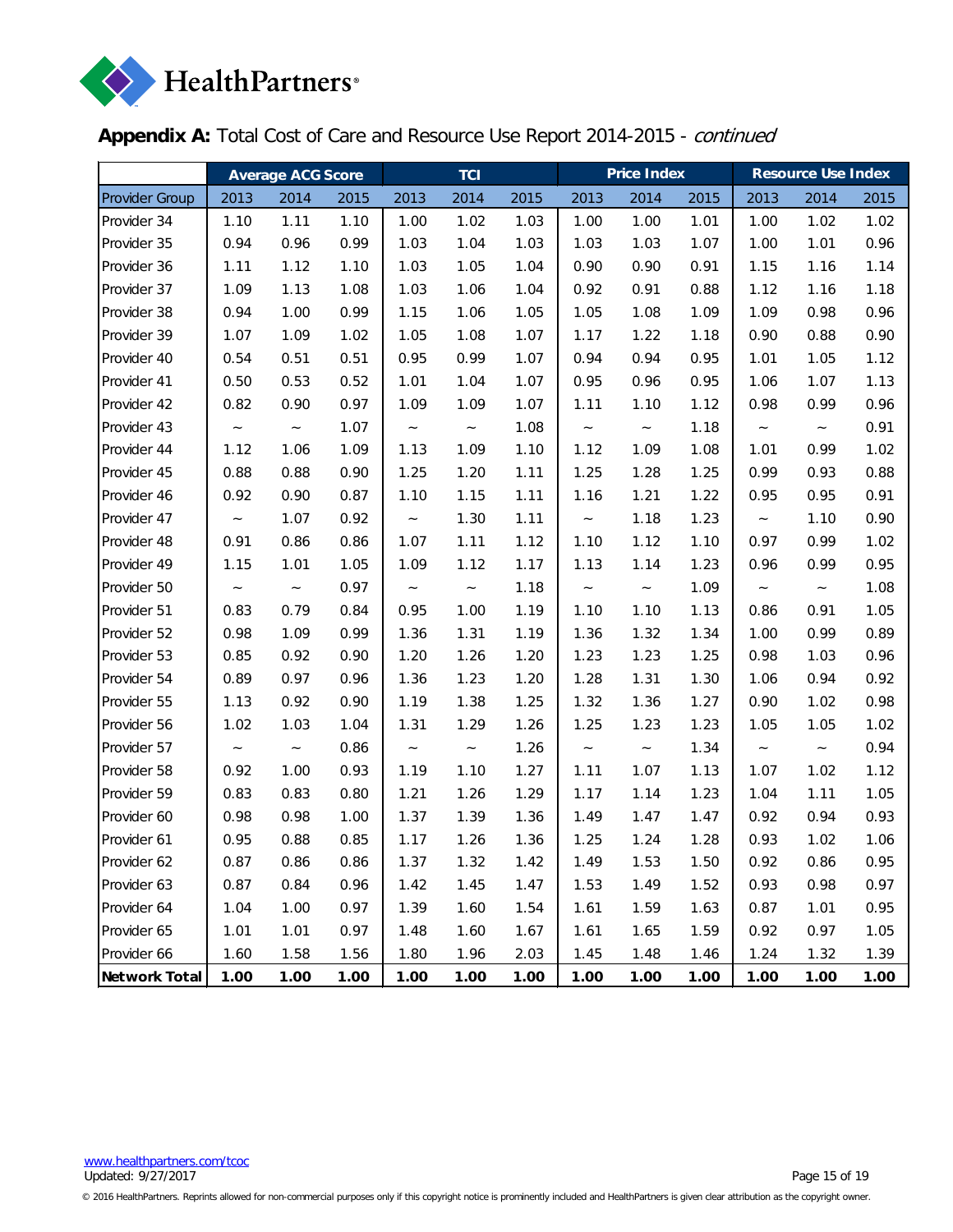

# **Appendix B:** Primary Care Provider Network Overview and Utilization Metrics 2015 – Risk Adjusted Measures

<span id="page-15-0"></span>

|                      | <b>Risk Adjusted Measures</b> |                                  |       |                 |                |                 |                                |                                  | <b>Risk Adjusted Place of Service Metrics</b> |                         |                 |               |                             |      |                                                    | % of Business |         |                                          |                   |                  |
|----------------------|-------------------------------|----------------------------------|-------|-----------------|----------------|-----------------|--------------------------------|----------------------------------|-----------------------------------------------|-------------------------|-----------------|---------------|-----------------------------|------|----------------------------------------------------|---------------|---------|------------------------------------------|-------------------|------------------|
| <b>Provder Group</b> | E&M<br><b>Index</b>           | Lab/Path Std Rad<br><b>Index</b> | Index | <b>Rx Index</b> | Admit<br>Index | <b>ER Index</b> | <b>OP Sura</b><br><b>Index</b> | <b>High Tech</b><br>Rad<br>Index | Composite<br><b>Utilization</b>               | Hospit al-<br>based TCI | <b>Prof TCI</b> | <b>Rx TCI</b> | Hospital-<br>based<br>Price |      | Hospit al-<br><b>Prof Price based RUI Prof RUI</b> |               | IP % of | OP % of<br>Resources Resources resources | Prof % of Rx % of | <b>Resources</b> |
| Provider 01          | 0.93                          | 1.00                             | 1.05  | 0.99            | 0.97           | 0.88            | 0.92                           | 0.93                             | 0.97                                          | 0.76                    | 0.87            | 0.90          | 0.87                        | 0.90 | 0.88                                               | 0.97          | 16%     | 20%                                      | 48%               | 17%              |
| Provider 02          | 0.94                          | 1.17                             | 1.11  | 0.98            | 0.99           | 0.77            | 0.92                           | 0.69                             | 0.99                                          | 0.77                    | 0.81            | 1.03          | 0.91                        | 0.81 | 0.84                                               | 1.00          | 17%     | 18%                                      | 51%               | 14%              |
| Provider 03          | 0.98                          | 0.89                             | 0.90  | 0.90            | 0.97           | 1.07            | 1.09                           | 0.96                             | 0.95                                          | 0.93                    | 0.82            | 0.74          | 1.02                        | 0.84 | 0.92                                               | 0.97          | 16%     | 21%                                      | 49%               | 14%              |
| Provider 04          | 0.95                          | 0.97                             | 1.00  | 0.93            | 0.93           | 0.70            | 1.02                           | 1.01                             | 0.95                                          | 0.84                    | 0.87            | 0.88          | 0.88                        | 0.88 | 0.96                                               | 1.00          | 14%     | 22%                                      | 48%               | 16%              |
| Provider 05          | 0.85                          | 0.50                             | 0.86  | 0.92            | 0.90           | 1.30            | 1.08                           | 1.05                             | 0.92                                          | 1.19                    | 0.68            | 0.64          | 1.10                        | 1.02 | 1.08                                               | 0.67          | 20%     | 30%                                      | 36%               | 14%              |
| Provider 06          | 0.96                          | 0.94                             | 0.80  | 1.03            | 0.92           | 0.97            | 0.68                           | 0.95                             | 0.92                                          | 0.89                    | 0.86            | 1.01          | 0.91                        | 0.90 | 0.98                                               | 0.96          | 17%     | 20%                                      | 44%               | 19%              |
| Provider 07          | 1.09                          | 1.02                             | 0.87  | 1.02            | 0.74           | 0.71            | 1.09                           | 1.15                             | 0.97                                          | 0.71                    | 1.01            | 1.06          | 0.88                        | 0.93 | 0.81                                               | 1.09          | 10%     | 19%                                      | 50%               | 21%              |
| Provider 08          | 1.09                          | 1.13                             | 0.96  | 0.97            | 1.12           | 0.70            | 0.82                           | 1.12                             | 1.03                                          | 0.86                    | 0.94            | 0.91          | 1.01                        | 0.91 | 0.85                                               | 1.03          | 17%     | 16%                                      | 50%               | 17%              |
| Provider 09          | 1.00                          | 0.94                             | 1.12  | 0.94            | 0.98           | 0.98            | 1.08                           | 1.05                             | 1.01                                          | 0.95                    | 0.89            | 0.89          | 0.88                        | 0.91 | 1.08                                               | 0.97          | 16%     | 25%                                      | 44%               | 15%              |
| Provider 10          | 0.99                          | 0.94                             | 0.86  | 0.97            | 1.03           | 1.00            | 0.96                           | 1.02                             | 0.97                                          | 0.93                    | 0.91            | 0.88          | 0.90                        | 0.92 | 1.02                                               | 0.99          | 20%     | 20%                                      | 45%               | 16%              |
| Provider 11          | 0.99                          | 1.33                             | 0.78  | 0.88            | 0.88           | 1.34            | 0.86                           | 0.72                             | 0.96                                          | 1.22                    | 0.58            | 1.05          | 0.93                        | 0.79 | 1.29                                               | 0.74          | 17%     | 37%                                      | 31%               | 15%              |
| Provider 12          | 0.99                          | 1.08                             | 1.01  | 0.98            | 0.95           | 0.92            | 0.88                           | 0.91                             | 0.98                                          | 0.78                    | 1.00            | 1.00          | 0.82                        | 1.00 | 0.95                                               | 1.00          | 16%     | 21%                                      | 46%               | 17%              |
| Provider 13          | 1.03                          | 0.94                             | 0.83  | 0.91            | 1.12           | 1.07            | 1.12                           | 1.04                             | 0.99                                          | 0.99                    | 0.90            | 0.88          | 0.93                        | 0.90 | 1.05                                               | 1.00          | 20%     | 21%                                      | 45%               | 15%              |
| Provider 14          | 1.05                          | 0.97                             | 0.96  | 0.88            | 0.88           | 0.85            | 0.97                           | 0.94                             | 0.94                                          | 0.83                    | 0.97            | 1.09          | 0.97                        | 0.93 | 0.85                                               | 1.05          | 15%     | 18%                                      | 48%               | 19%              |
| Provider 15          | 0.97                          | 0.97                             | 1.19  | 0.98            | 0.94           | 1.19            | 1.30                           | 1.03                             | 1.05                                          | 1.09                    | 0.78            | 0.96          | 1.07                        | 0.91 | 1.02                                               | 0.86          | 16%     | 25%                                      | 42%               | 16%              |
| Provider 16          | 1.04                          | 0.86                             | 0.84  | 1.03            | 0.91           | 0.72            | 1.02                           | 1.06                             | 0.94                                          | 0.80                    | 0.95            | 1.20          | 0.87                        | 0.90 | 0.91                                               | 1.06          | 14%     | 19%                                      | 46%               | 21%              |
| Provider 17          | 0.97                          | 0.98                             | 0.88  | 0.99            | 1.08           | 1.06            | 0.90                           | 1.00                             | 0.98                                          | 0.95                    | 0.93            | 0.96          | 0.93                        | 0.96 | 1.01                                               | 0.97          | 17%     | 22%                                      | 43%               | 18%              |
| Provider 18          | 0.95                          | 0.95                             | 1.04  | 1.06            | 0.84           | 1.16            | 1.13                           | 0.79                             | 0.99                                          | 1.23                    | 0.72            | 0.91          | 1.32                        | 0.83 | 0.92                                               | 0.86          | 14%     | 24%                                      | 44%               | 18%              |
| Provider 19          | 0.98                          | 0.81                             | 0.91  | 0.97            | 0.99           | 1.27            | 1.09                           | 1.14                             | 0.99                                          | 0.91                    | 0.99            | 0.83          | 0.85                        | 1.00 | 1.07                                               | 0.98          | 17%     | 23%                                      | 47%               | 13%              |
| Provider 20          | 0.99                          | 1.05                             | 1.05  | 0.99            | 0.94           | 0.87            | 0.92                           | 0.99                             | 0.99                                          | 0.80                    | 1.07            | 1.03          | 0.91                        | 1.02 | 0.88                                               | 1.05          | 16%     | 18%                                      | 49%               | 18%              |
| Provider 21          | 0.98                          | 0.86                             | 0.94  | 0.91            | 1.07           | 1.06            | 1.17                           | 1.21                             | 0.99                                          | 0.99                    | 0.94            | 0.94          | 0.94                        | 0.94 | 1.06                                               | 1.00          | 15%     | 23%                                      | 46%               | 16%              |
| Provider 22          | 0.89                          | 0.84                             | 0.85  | 0.90            | 1.08           | 1.11            | 0.94                           | 0.87                             | 0.94                                          | 1.30                    | 0.75            | 0.75          | 1.24                        | 0.99 | 1.05                                               | 0.76          | 18%     | 26%                                      | 40%               | 16%              |
| Provider 23          | 0.98                          | 0.96                             | 0.94  | 1.01            | 1.07           | 1.29            | 1.27                           | 1.46                             | 1.08                                          | 1.14                    | 0.78            | 1.07          | 0.99                        | 0.87 | 1.15                                               | 0.89          | 19%     | 24%                                      | 40%               | 17%              |
| Provider 24          | 0.96                          | 1.02                             | 1.06  | 1.02            | 1.07           | 0.95            | 1.16                           | 1.14                             | 1.04                                          | 1.06                    | 0.88            | 0.97          | 0.92                        | 0.94 | 1.15                                               | 0.93          | 17%     | 25%                                      | 42%               | 15%              |
| Provider 25          | 1.06                          | 1.00                             | 0.76  | 0.99            | 1.12           | 1.24            | 0.95                           | 0.77                             | 1.00                                          | 1.10                    | 0.91            | 0.97          | 1.00                        | 0.97 | 1.09                                               | 0.94          | 19%     | 24%                                      | 40%               | 17%              |
| Provider 26          | 0.98                          | 0.97                             | 0.93  | 0.98            | 1.01           | 1.15            | 0.97                           | 0.98                             | 0.99                                          | 1.01                    | 0.94            | 1.03          | 0.98                        | 0.97 | 1.03                                               | 0.97          | 16%     | 23%                                      | 43%               | 17%              |
| Provider 27          | 1.02                          | 0.97                             | 0.97  | 0.89            | 0.99           | 0.62            | 1.11                           | 0.92                             | 0.96                                          | 0.88                    | 0.98            | 0.99          | 0.86                        | 0.85 | 0.96                                               | 1.15          | 24%     | 14%                                      | 52%               | 9%               |
| Provider 28          | 1.03                          | 0.95                             | 0.91  | 1.00            | 1.01           | 0.92            | 0.99                           | 1.08                             | 0.99                                          | 0.94                    | 0.99            | 1.07          | 0.91                        | 0.96 | 1.04                                               | 1.04          | 16%     | 22%                                      | 45%               | 17%              |
| Provider 29          | 0.94                          | 0.96                             | 0.83  | 0.97            | 1.00           | 1.14            | 1.11                           | 1.05                             | 0.98                                          | 1.33                    | 0.78            | 0.94          | 1.26                        | 0.90 | 1.06                                               | 0.86          | 15%     | 27%                                      | 41%               | 17%              |
| Provider 30          | 0.97                          | 0.92                             | 1.13  | 1.06            | 1.19           | 1.18            | 1.36                           | 1.24                             | 1.11                                          | 1.17                    | 0.83            | 1.20          | 0.97                        | 1.00 | 1.21                                               | 0.83          | 18%     | 25%                                      | 37%               | 20%              |
| Provider 31          | 0.97                          | 0.85                             | 0.97  | 1.00            | 1.07           | 1.13            | 1.09                           | 0.96                             | 1.00                                          | 1.48                    | 0.67            | 0.87          | 1.43                        | 0.81 | 1.04                                               | 0.82          | 19%     | 24%                                      | 41%               | 16%              |
| Provider 32          | 1.10                          | 0.97                             | 0.95  | 1.04            | 0.88           | 0.82            | 0.94                           | 1.04                             | 0.98                                          | 1.07                    | 1.02            | 1.05          | 1.04                        | 0.92 | 1.02                                               | 1.10          | 15%     | 22%                                      | 46%               | 18%              |
| Provider 33          | 1.09                          | 1.23                             | 1.00  | 1.06            | 0.67           | 0.80            | 1.01                           | 1.22                             | 1.04                                          | 0.77                    | 1.09            | 1.40          | 0.93                        | 0.85 | 0.83                                               | 1.28          | 9%      | 17%                                      | 50%               | 24%              |

Continued on Next Page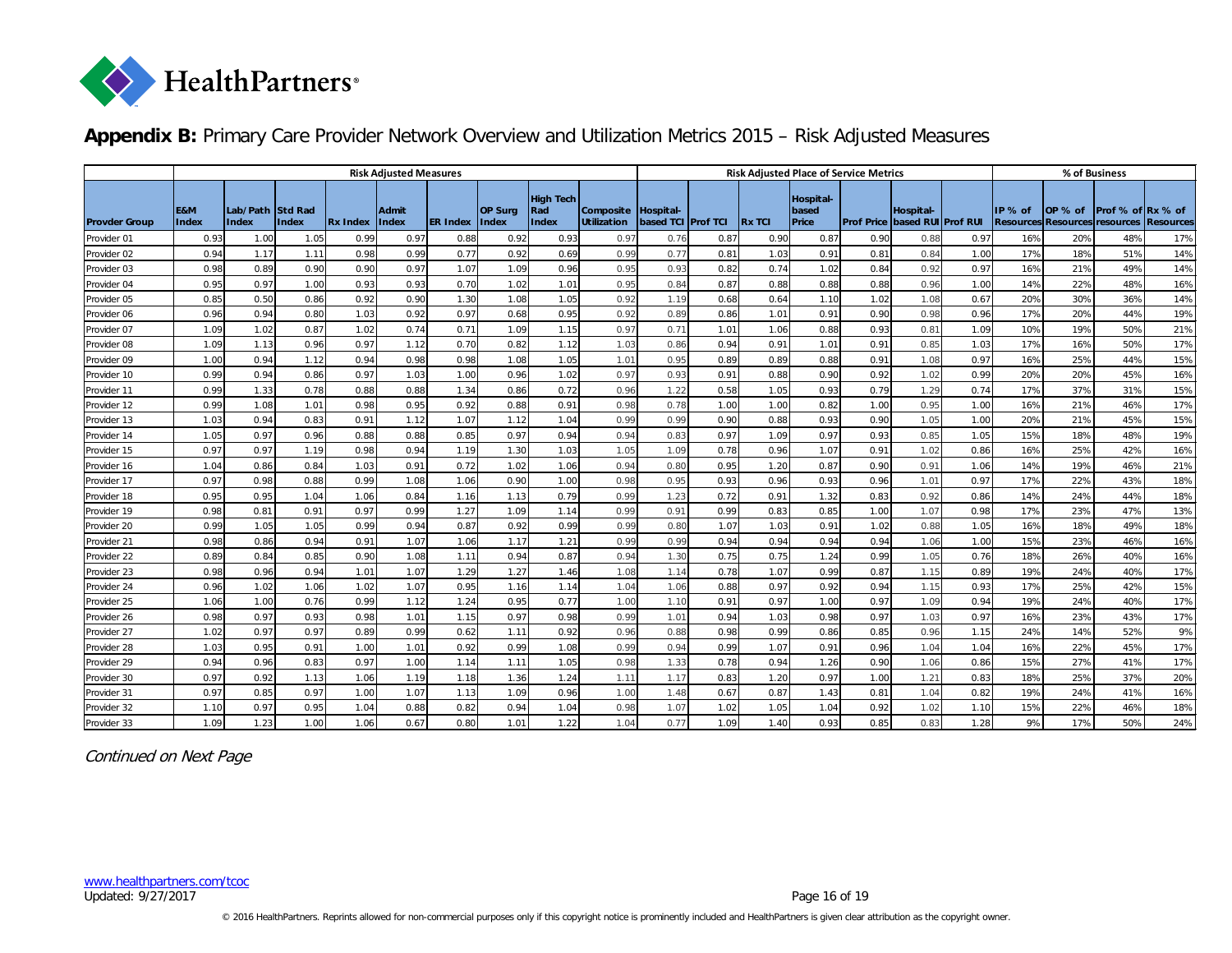

|                      | <b>Risk Adjusted Measures</b> |                                  |              |                 |                       |                 |                                |                                  | <b>Risk Adjusted Place of Service Metrics</b> |                         |                  |                |                             |      |                                                    | % of Business |         |                                                 |                   |                  |
|----------------------|-------------------------------|----------------------------------|--------------|-----------------|-----------------------|-----------------|--------------------------------|----------------------------------|-----------------------------------------------|-------------------------|------------------|----------------|-----------------------------|------|----------------------------------------------------|---------------|---------|-------------------------------------------------|-------------------|------------------|
| <b>Provder Group</b> | E&M<br><b>Index</b>           | Lab/Path Std Rad<br><b>Index</b> | <b>Index</b> | <b>Rx Index</b> | Admit<br><b>Index</b> | <b>ER Index</b> | <b>OP Surg</b><br><b>Index</b> | <b>High Tech</b><br>Rad<br>Index | Composite<br><b>Utilization</b>               | Hospit al-<br>based TCI | <b>IProf TCI</b> | <b>IRX TCI</b> | Hospital-<br>based<br>Price |      | Hospit al-<br><b>Prof Price based RUI Prof RUI</b> |               | IP % of | OP % of<br><b>Resources Resources resources</b> | Prof % of Rx % of | <b>Resources</b> |
| Provider 34          | 1.03                          | 0.97                             | 1.01         | 1.03            | 1.04                  | 0.96            | 0.98                           | 1.04                             | 1.01                                          | 1.00                    | 1.05             | 1.05           | 1.02                        | 1.01 | 0.97                                               | 1.04          | 17%     | 20%                                             | 46%               | 18%              |
| Provider 35          | 0.96                          | 0.89                             | 1.02         | 1.13            | 1.05                  | 1.20            | 1.19                           | 0.96                             | 1.04                                          | 1.38                    | 0.73             | 0.90           | 1.36                        | 0.81 | 1.01                                               | 0.90          | 18%     | 23%                                             | 44%               | 16%              |
| Provider 36          | 1.09                          | 0.93                             | 1.15         | 0.86            | 1.00                  | 0.89            | 1.31                           | 0.92                             | 1.02                                          | 0.93                    | 1.04             | 0.99           | 0.89                        | 0.90 | 0.98                                               | 1.16          | 23%     | 15%                                             | 52%               | 9%               |
| Provider 37          | 1.06                          | 1.21                             | 1.40         | 0.91            | 0.96                  | 0.78            | 1.25                           | 0.84                             | 1.10                                          | 0.87                    | 1.10             | 1.03           | 0.88                        | 0.87 | 0.94                                               | 1.27          | 19%     | 16%                                             | 55%               | 10%              |
| Provider 38          | 0.99                          | 0.91                             | 0.97         | 0.98            | 1.05                  | 1.21            | 1.01                           | 0.93                             | 1.00                                          | 1.45                    | 0.87             | 0.65           | 1.19                        | 1.02 | 1.22                                               | 0.85          | 23%     | 25%                                             | 39%               | 13%              |
| Provider 39          | 0.91                          | 0.88                             | 1.03         | 0.93            | 0.84                  | 1.09            | 1.09                           | 0.94                             | 0.94                                          | 1.44                    | 0.83             | 0.67           | 1.53                        | 0.91 | 0.95                                               | 0.91          | 16%     | 24%                                             | 47%               | 13%              |
| Provider 40          | 1.02                          | 1.19                             | 1.12         | 1.02            | 0.79                  | 0.81            | 0.92                           | 1.27                             | 1.05                                          | 0.90                    | 1.00             | 1.14           | 1.08                        | 0.86 | 0.92                                               | 1.16          | 7%      | 20%                                             | 59%               | 14%              |
| Provider 41          | 1.07                          | 1.00                             | 0.92         | 1.01            | 0.95                  | 0.81            | 0.95                           | 0.98                             | 0.98                                          | 0.96                    | 0.98             | 1.12           | 1.09                        | 0.85 | 0.97                                               | 1.16          | 10%     | 19%                                             | 57%               | 13%              |
| Provider 42          | 0.98                          | 0.80                             | 0.94         | 1.01            | 1.12                  | 1.20            | 1.25                           | 1.24                             | 1.05                                          | 1.49                    | 0.83             | 0.81           | 1.20                        | 1.00 | 1.25                                               | 0.83          | 20%     | 28%                                             | 38%               | 15%              |
| Provider 43          | 0.90                          | 0.89                             | 0.92         | 1.00            | 1.24                  | 1.60            | 1.21                           | 0.94                             | 1.09                                          | 1.82                    | 0.61             | 0.66           | 1.44                        | 0.86 | 1.26                                               | 0.71          | 26%     | 26%                                             | 35%               | 14%              |
| Provider 44          | 0.94                          | 0.98                             | 0.90         | 0.99            | 1.03                  | 1.20            | 1.18                           | 1.06                             | 1.02                                          | 1.52                    | 0.84             | 0.87           | 1.20                        | 0.94 | 1.26                                               | 0.90          | 19%     | 27%                                             | 39%               | 15%              |
| Provider 45          | 0.96                          | 0.91                             | 0.97         | 1.04            | 0.91                  | 1.41            | 1.15                           | 0.96                             | 1.02                                          | 1.54                    | 0.88             | 0.95           | 1.60                        | 1.02 | 0.96                                               | 0.86          | 11%     | 27%                                             | 43%               | 19%              |
| Provider 46          | 0.91                          | 0.91                             | 0.92         | 1.01            | 1.00                  | 1.00            | 1.11                           | 1.02                             | 0.97                                          | 1.26                    | 1.09             | 0.86           | 1.32                        | 1.21 | 0.97                                               | 0.90          | 15%     | 23%                                             | 46%               | 16%              |
| Provider 47          | 0.93                          | 0.81                             | 0.96         | 1.14            | 1.11                  | 1.60            | 1.25                           | 1.06                             | 1.08                                          | 1.46                    | 0.82             | 1.10           | 1.48                        | 1.08 | 0.99                                               | 0.76          | 17%     | 23%                                             | 38%               | 22%              |
| Provider 48          | 1.01                          | 0.83                             | 1.02         | 0.95            | 1.07                  | 1.04            | 1.11                           | 1.12                             | 1.00                                          | 1.35                    | 0.98             | 1.06           | 1.18                        | 1.04 | 1.15                                               | 0.94          | 17%     | 24%                                             | 42%               | 18%              |
| Provider 49          | 1.01                          | 1.11                             | 1.05         | 1.03            | 1.22                  | 1.45            | 1.31                           | 1.44                             | 1.19                                          | 1.79                    | 0.78             | 0.83           | 1.39                        | 1.05 | 1.29                                               | 0.75          | 18%     | 32%                                             | 34%               | 15%              |
| Provider 50          | 1.00                          | 1.01                             | 1.05         | 0.98            | 1.23                  | 1.27            | 1.25                           | 1.21                             | 1.13                                          | 1.89                    | 0.70             | 0.96           | 1.24                        | 0.85 | 1.53                                               | 0.83          | 18%     | 34%                                             | 34%               | 14%              |
| Provider 51          | 1.03                          | 0.93                             | 0.98         | 0.88            | 1.22                  | 1.06            | 1.14                           | 1.09                             | 1.04                                          | 1.58                    | 0.94             | 0.84           | 1.31                        | 0.98 | 1.20                                               | 0.97          | 19%     | 24%                                             | 44%               | 12%              |
| Provider 52          | 0.93                          | 0.92                             | 0.94         | 1.07            | 1.08                  | 1.01            | 0.95                           | 0.87                             | 0.98                                          | 1.69                    | 0.92             | 0.70           | 1.50                        | 1.20 | 1.13                                               | 0.77          | 16%     | 32%                                             | 38%               | 14%              |
| Provider 53          | 1.04                          | 0.94                             | 1.08         | 1.07            | 0.80                  | 1.04            | 1.27                           | 0.99                             | 1.02                                          | 1.05                    | 1.33             | 1.11           | 1.27                        | 1.31 | 0.83                                               | 1.01          | 13%     | 19%                                             | 49%               | 19%              |
| Provider 54          | 0.97                          | 0.91                             | 0.98         | 1.09            | 0.99                  | 1.32            | 1.16                           | 0.96                             | 1.03                                          | 1.65                    | 0.91             | 0.90           | 1.59                        | 1.09 | 1.03                                               | 0.83          | 17%     | 26%                                             | 41%               | 16%              |
| Provider 55          | 0.94                          | 0.95                             | 1.06         | 1.06            | 1.03                  | 1.40            | 1.24                           | 1.07                             | 1.08                                          | 2.03                    | 0.74             | 0.79           | 1.61                        | 0.93 | 1.26                                               | 0.79          | 15%     | 33%                                             | 38%               | 14%              |
| Provider 56          | 0.98                          | 1.02                             | 0.98         | 1.12            | 1.07                  | 1.47            | 1.18                           | 0.82                             | 1.07                                          | 1.29                    | 1.29             | 1.11           | 1.22                        | 1.31 | 1.06                                               | 0.98          | 16%     | 22%                                             | 43%               | 18%              |
| Provider 57          | 1.02                          | 0.84                             | 1.11         | 1.10            | 1.07                  | 1.90            | 1.48                           | 1.14                             | 1.18                                          | 2.18                    | 0.66             | 0.95           | 1.75                        | 0.91 | 1.25                                               | 0.72          | 17%     | 30%                                             | 35%               | 18%              |
| Provider 58          | 0.91                          | 0.79                             | 0.87         | 0.99            | 1.42                  | 1.20            | 1.03                           | 1.01                             | 1.04                                          | 2.08                    | 0.82             | 0.79           | 1.45                        | 0.79 | 1.43                                               | 1.04          | 20%     | 26%                                             | 42%               | 13%              |
| Provider 59          | 1.02                          | 0.93                             | 1.03         | 1.23            | 1.17                  | 2.04            | 1.35                           | 1.22                             | 1.22                                          | 1.83                    | 0.93             | 1.10           | 1.37                        | 1.13 | 1.34                                               | 0.82          | 16%     | 29%                                             | 37%               | 18%              |
| Provider 60          | 0.99                          | 0.97                             | 1.05         | 1.01            | 1.03                  | 1.39            | 1.04                           | 0.97                             | 1.04                                          | 1.42                    | 1.54             | 0.87           | 1.38                        | 1.67 | 1.02                                               | 0.92          | 18%     | 23%                                             | 44%               | 16%              |
| Provider 61          | 1.03                          | 0.93                             | 1.14         | 1.11            | 1.45                  | 1.46            | 1.24                           | 1.05                             | 1.18                                          | 1.56                    | 1.32             | 1.08           | 1.25                        | 1.40 | 1.25                                               | 0.94          | 21%     | 20%                                             | 41%               | 18%              |
| Provider 62          | 0.96                          | 0.93                             | 1.00         | 1.18            | 1.35                  | 1.66            | 1.26                           | 0.87                             | 1.17                                          | 2.23                    | 1.02             | 0.87           | 1.65                        | 1.44 | 1.36                                               | 0.71          | 23%     | 27%                                             | 34%               | 16%              |
| Provider 63          | 1.01                          | 0.99                             | 1.07         | 1.07            | 1.04                  | 1.58            | 1.01                           | 0.86                             | 1.06                                          | 1.48                    | 1.73             | 1.03           | 1.38                        | 1.79 | 1.06                                               | 0.96          | 22%     | 18%                                             | 43%               | 16%              |
| Provider 64          | 0.96                          | 0.98                             | 1.08         | 0.99            | 1.11                  | 1.41            | 0.69                           | 0.96                             | 1.03                                          | 1.40                    | 1.92             | 0.85           | 1.43                        | 1.92 | 0.97                                               | 1.00          | 20%     | 18%                                             | 47%               | 14%              |
| Provider 65          | 1.00                          | 1.08                             | 0.84         | 1.09            | 0.99                  | 0.98            | 1.19                           | 0.96                             | 1.02                                          | 2.30                    | 1.42             | 0.92           | 1.67                        | 1.70 | 1.39                                               | 0.84          | 14%     | 34%                                             | 36%               | 16%              |
| Provider 66          | 1.20                          | 2.29                             | 1.55         | 1.01            | 1.46                  | 1.28            | 1.44                           | 2.07                             | 1.52                                          | 2.00                    | 2.47             | 1.40           | 1.30                        | 1.77 | 1.53                                               | 1.40          | 16%     | 28%                                             | 41%               | 15%              |
| Network Total        | 1.00                          | 1.00                             | 1.00         | 1.00            | 1.00                  | 1.00            | 1.00                           | 1.00                             | 1.00                                          | 1.00                    | 1.00             | 1.00           | 1.00                        | 1.00 | 1.00                                               | 1.00          | 16%     | 21%                                             | 46%               | 17%              |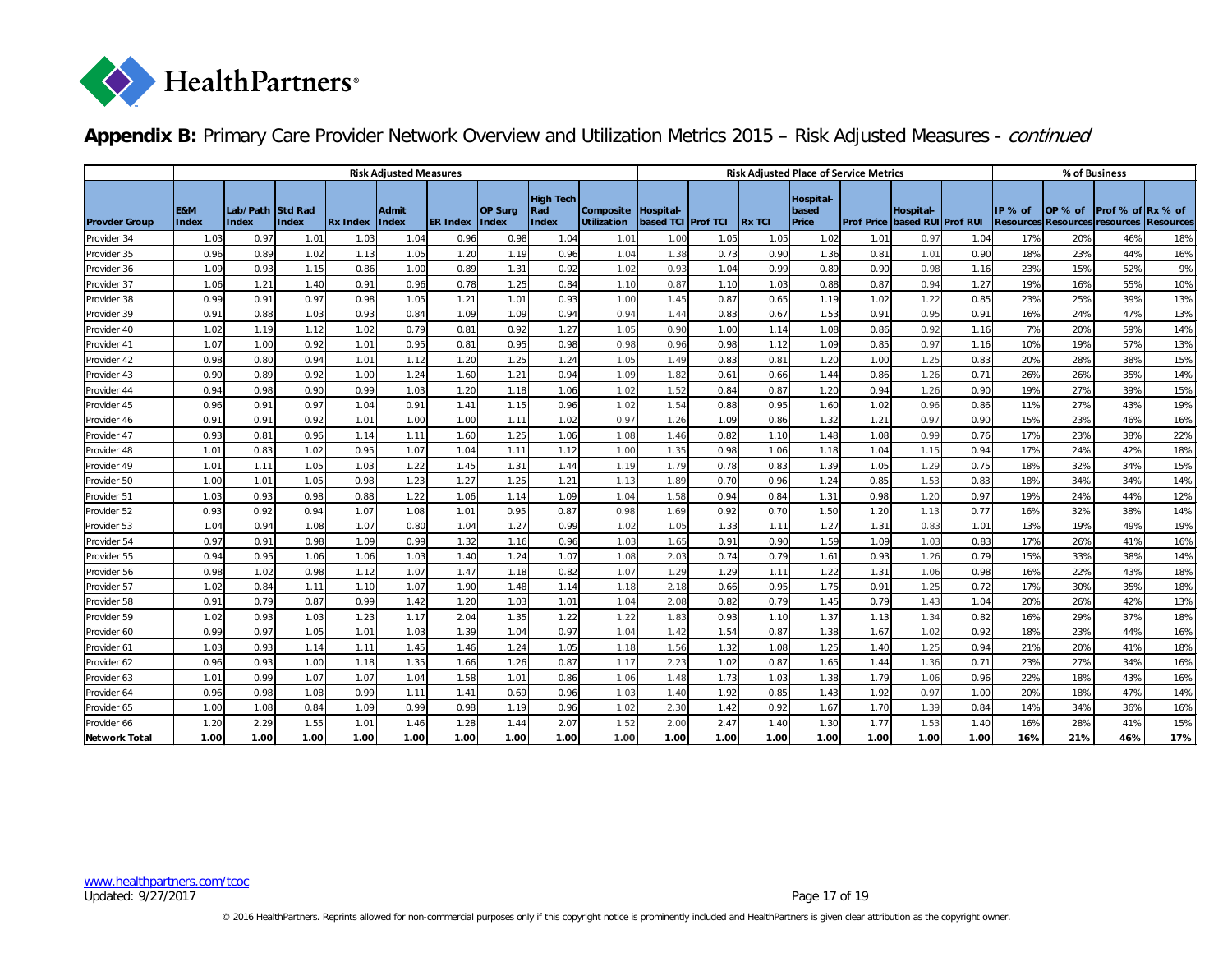

|  |  | Appendix C: Primary Care Provider Network Overview and Utilization Metrics 2015 - Non-Risk Adjusted Measures |  |  |  |
|--|--|--------------------------------------------------------------------------------------------------------------|--|--|--|
|--|--|--------------------------------------------------------------------------------------------------------------|--|--|--|

<span id="page-17-0"></span>

|                      |                |           |                  | <b>Non-Risk Adjusted Measures</b> |        |             |          |                                            |                                                                   | % of Business    |                             |                     |                                  |  |
|----------------------|----------------|-----------|------------------|-----------------------------------|--------|-------------|----------|--------------------------------------------|-------------------------------------------------------------------|------------------|-----------------------------|---------------------|----------------------------------|--|
| <b>Provder Group</b> | E&M/ 1000 1000 | Lab/Path/ | Std Rad/<br>1000 | Rx/10001000                       | Admit/ | ER/10001000 | OP Surg/ | <b>High</b><br><b>Tech</b><br>Rad/<br>1000 | Non-Risk<br><b>Adi</b><br>Composite IP % of<br><b>Utilization</b> | <b>Resources</b> | OP % of<br><b>Resources</b> | Prof %<br><b>of</b> | $Rx %$ of<br>resources Resources |  |
| Provider 01          | 4,182          | 8,536     | 1,240            | 15,521                            | 57     | 153         | 155      | 192                                        | 1.05                                                              | 16%              | 20%                         | 48%                 | 17%                              |  |
| Provider 02          | 4,248          | 10,714    | 1,459            | 12,332                            | 83     | 145         | 127      | 111                                        | 1.14                                                              | 17%              | 18%                         | 51%                 | 14%                              |  |
| Provider 03          | 3,908          | 6,172     | 839              | 11,327                            | 43     | 161         | 133      | 148                                        | 0.83                                                              | 16%              | 21%                         | 49%                 | 14%                              |  |
| Provider 04          | 3,870          | 6,981     | 962              | 12,435                            | 42     | 111         | 132      | 159                                        | 0.86                                                              | 14%              | 22%                         | 48%                 | 16%                              |  |
| Provider 05          | 3,815          | 4,268     | 1,025            | 14,697                            | 52     | 221         | 189      | 226                                        | 1.01                                                              | 20%              | 30%                         | 36%                 | 14%                              |  |
| Provider 06          | 3,919          | 7,520     | 882              | 16,977                            | 41     | 140         | 108      | 183                                        | 0.92                                                              | 17%              | 20%                         | 44%                 | 19%                              |  |
| Provider 07          | 4,525          | 8,470     | 946              | 18,166                            | 29     | 102         | 194      | 246                                        | 1.03                                                              | 10%              | 19%                         | 50%                 | 21%                              |  |
| Provider 08          | 4,644          | 9,175     | 1,076            | 15,176                            | 56     | 111         | 130      | 220                                        | 1.04                                                              | 17%              | 16%                         | 50%                 | 17%                              |  |
| Provider 09          | 4,300          | 7,594     | 1,298            | 13,985                            | 54     | 154         | 171      | 203                                        | 1.04                                                              | 16%              | 25%                         | 44%                 | 15%                              |  |
| Provider 10          | 4,411          | 8,665     | 1,147            | 17,238                            | 71     | 161         | 174      | 221                                        | 1.14                                                              | 20%              | 20%                         | 45%                 | 16%                              |  |
| Provider 11          | 5,024          | 13,228    | 971              | 13,903                            | 88     | 289         | 152      | 168                                        | 1.27                                                              | 17%              | 37%                         | 31%                 | 15%                              |  |
| Provider 12          | 4,290          | 8,989     | 1,166            | 14,826                            | 54     | 149         | 137      | 174                                        | 1.02                                                              | 16%              | 21%                         | 46%                 | 17%                              |  |
| Provider 13          | 4,118          | 7,976     | 1,027            | 14,362                            | 73     | 153         | 174      | 196                                        | 1.06                                                              | 20%              | 21%                         | 45%                 | 15%                              |  |
| Provider 14          | 4,501          | 8,500     | 1,185            | 15,973                            | 41     | 126         | 179      | 209                                        | 1.03                                                              | 15%              | 18%                         | 48%                 | 19%                              |  |
| Provider 15          | 3,915          | 7,173     | 1,255            | 12,806                            | 52     | 180         | 176      | 170                                        | 0.99                                                              | 16%              | 25%                         | 42%                 | 16%                              |  |
| Provider 16          | 4,426          | 7,279     | 975              | 17,929                            | 46     | 109         | 178      | 220                                        | 1.01                                                              | 14%              | 19%                         | 46%                 | 21%                              |  |
| Provider 17          | 4,246          | 8,466     | 1,033            | 17,304                            | 56     | 167         | 160      | 221                                        | 1.07                                                              | 17%              | 22%                         | 43%                 | 18%                              |  |
| Provider 18          | 3,950          | 7,390     | 1,167            | 15,634                            | 44     | 176         | 166      | 142                                        | 0.98                                                              | 14%              | 24%                         | 44%                 | 18%                              |  |
| Provider 19          | 3,808          | 5,722     | 909              | 11,564                            | 55     | 186         | 132      | 165                                        | 0.89                                                              | 17%              | 23%                         | 47%                 | 13%                              |  |
| Provider 20          | 4,283          | 8,803     | 1,255            | 15,114                            | 55     | 141         | 142      | 186                                        | 1.05                                                              | 16%              | 18%                         | 49%                 | 18%                              |  |
| Provider 21          | 3,871          | 5,944     | 913              | 11,848                            | 44     | 156         | 147      | 182                                        | 0.86                                                              | 15%              | 23%                         | 46%                 | 16%                              |  |
| Provider 22          | 3,581          | 6,205     | 873              | 12,504                            | 46     | 162         | 136      | 154                                        | 0.86                                                              | 18%              | 26%                         | 40%                 | 16%                              |  |
| Provider 23          | 3,910          | 6,970     | 921              | 12,887                            | 53     | 197         | 172      | 244                                        | 0.99                                                              | 19%              | 24%                         | 40%                 | 17%                              |  |
| Provider 24          | 3,928          | 7,647     | 1,141            | 12,882                            | 65     | 150         | 150      | 177                                        | 1.00                                                              | 17%              | 25%                         | 42%                 | 15%                              |  |
| Provider 25          | 4,703          | 8,942     | 932              | 17,563                            | 79     | 207         | 163      | 164                                        | 1.16                                                              | 19%              | 24%                         | 40%                 | 17%                              |  |
| Provider 26          | 4,285          | 7,967     | 1,043            | 15,086                            | 57     | 189         | 149      | 189                                        | 1.03                                                              | 16%              | 23%                         | 43%                 | 17%                              |  |
| Provider 27          | 3,602          | 10,426    | 1,948            | 11,269                            | 172    | 76          | 113      | 106                                        | 1.59                                                              | 24%              | 14%                         | 52%                 | 9%                               |  |
| Provider 28          | 4,497          | 7,644     | 996              | 14,821                            | 62     | 151         | 148      | 197                                        | 1.02                                                              | 16%              | 22%                         | 45%                 | 17%                              |  |
| Provider 29          | 4,017          | 7,500     | 871              | 14,056                            | 54     | 182         | 165      | 193                                        | 0.98                                                              | 15%              | 27%                         | 41%                 | 17%                              |  |
| Provider 30          | 3,817          | 6,651     | 1,145            | 13,835                            | 54     | 170         | 182      | 201                                        | 1.00                                                              | 18%              | 25%                         | 37%                 | 20%                              |  |
| Provider 31          | 3,974          | 6,663     | 1,056            | 14,240                            | 61     | 180         | 152      | 162                                        | 0.99                                                              | 19%              | 24%                         | 41%                 | 16%                              |  |
| Provider 32          | 4,567          | 7,883     | 1,040            | 17,520                            | 40     | 120         | 155      | 211                                        | 1.00                                                              | 15%              | 22%                         | 46%                 | 18%                              |  |
| Provider 33          | 4,760          | 11,121    | 1,469            | 20,441                            | 27     | 118         | 189      | 275                                        | 1.23                                                              | 9%               | 17%                         | 50%                 | 24%                              |  |

Continued on Next Page